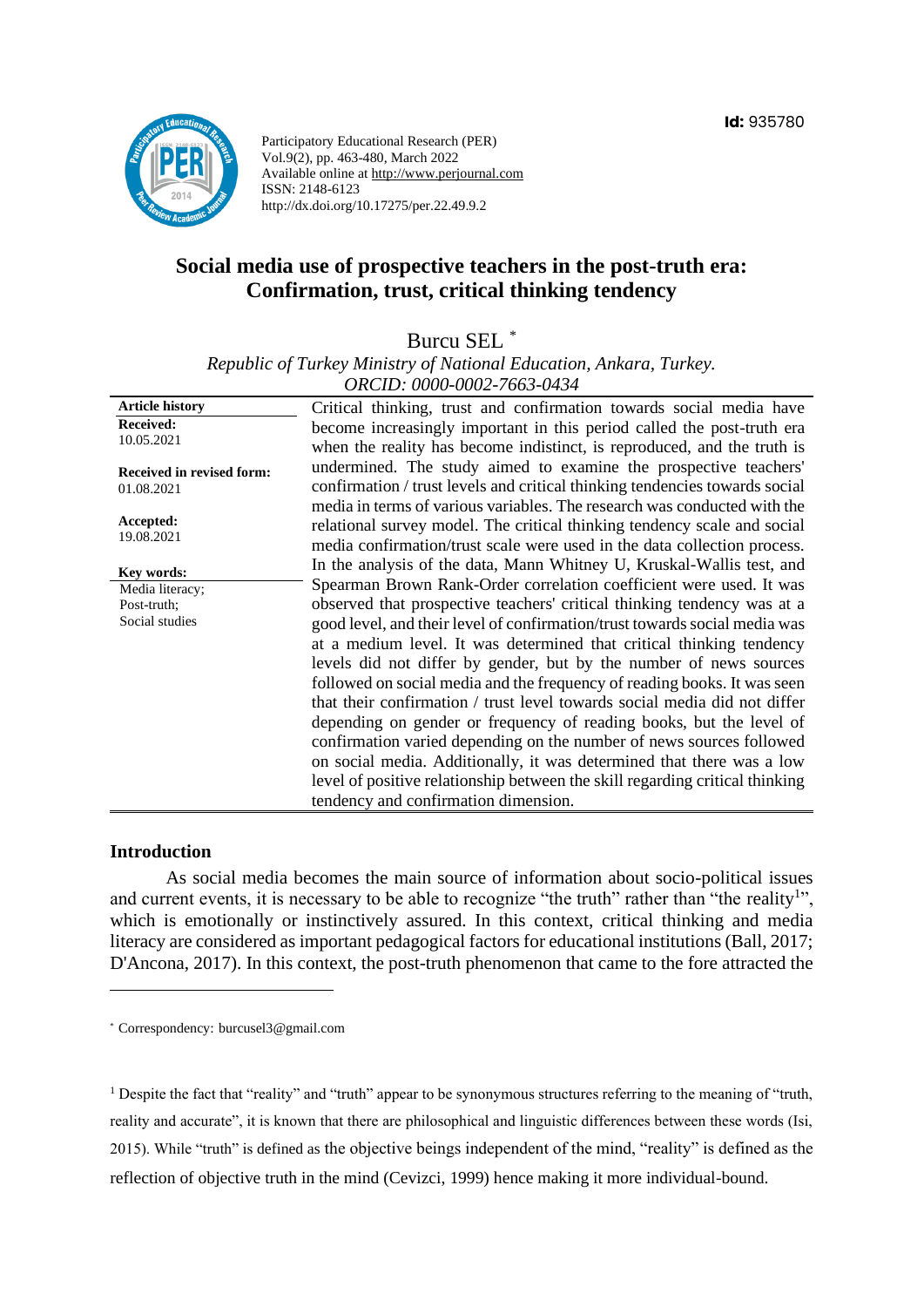attention of the public in November of the same year after it was announced by the Oxford dictionary as the word of 2016 (McIntyre, 2018). The Oxford dictionary defines post-truth as a term "relating to or denoting circumstances in which objective facts are less influential in shaping public opinion than appeals to emotion and personal belief" (Oxford Dictionaries, 2021). Although the exact etymology of the concept in question is controversial, there is a general consensus that it was first used in Serbian-American writer Steve Tesich's article dated 1992 in the journal "Nation" (D'Ancona, 2017). The point to be noted here is that the predominant side in Tesich's (1992) point of view in relation to the post-truth concept is the "people". Tesich used the concept in question in order to blame the North American "people" for silently accepting the lies created by President George Bush administration in 1992 (Vogelmann, 2018) and in defining the American politics and society with a focus not on the fraud of the politicians but on the indifference of the people to the truth who chose them (Chmielewski, 2018).

In the post-truth period, rationality is threatened by emotion, diversity by nativism, and freedom by autocracy, and science is met with skepticism and sometimes open contempt (D'Ancona, 2017). The fundamental element is that emotions, beyond rationality, are more important in understanding messages (Gilchrist, 2018). With the post-truth era, in which personal thoughts and beliefs change position with facts and evidence, what people adopt as news and the nature of the news tend towards belief and emotion; in this process, the important thing is not the truth, but the fact that the person is parallel to what they want to hear (Rochlin, 2017). With the concept expressed as "verification bias", individuals have a tendency to participate in the elements that feed their opinions (Ball, 2017). Therefore, rather than the "truth", what people regard as the "truth" becomes valuable.

In the context of social media, one of the obvious signs of post truth is fake new (Gilchrist, 2018, p.16). These are fake news stories that mimic legitimate news sources and are spread intentionally (Torres, Gerhart, & Negahban, 2018). Fake news means fabricated information that skillfully mimics the news and benefits from existing public beliefs to influence selection behavior (Waisbord, 2018). Two other concepts that draw attention as much as fake news in post-truth understanding are metaphors defined as filter bubble and echo chamber. Without the free circulation of ideas and information, the people in echo chambers only encounter what they "already" accept and believe that all of this is happening (Dubois & Blank, 2018). "Both concepts are closely related; however, echo chamber is more on human information behavior and filter bubble more on algorithmic information filtering and results' presentation in online services" (Zimmer, Scheibe, Stock & Stock, 2019, p.3). Echo chambers and filter balloons minimize the possibility of encountering different facts or values in a sociocultural or political sense, creating a background that does not cause any change in personal views by moving in a linear line.

## *Confirmation / Trust in post-truth age*

The prevalence of social media has had an exponential effect on the spread of unreal things (Tsipursky, Votta & Roose, 2018). Considering the disappearance of the source over time after a content appears on social media and the multiplier effect of the content in question, the scope of false statements may expand over time no matter by whom this statement was created (Uzunoğlu, 2017). In this respect, news-based echo rooms and coverage of current events on social media make it difficult to use mental habits and skills that involve responsible and critical inquiry (Bowell, 2017). The groups recommended through social media's "similarity-lover" algorithms are parallel to existing groups that users like; this situation causes



*Participatory Educational Research (PER)*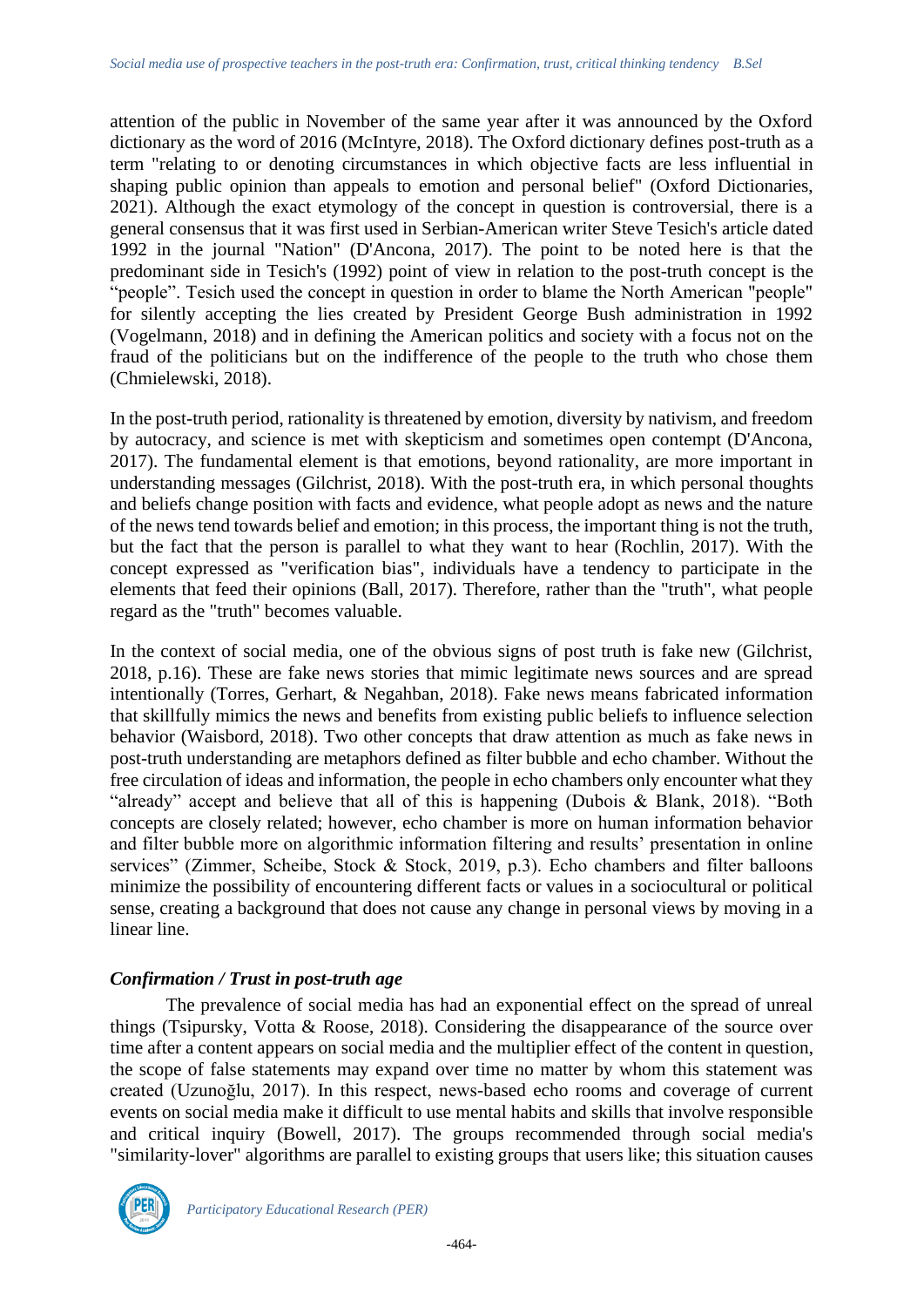the users not to encounter a group other than their own ideas and not to learn opposite ideas (Şimşek, 2018). The easy circulation of fake news in the flow with a large effect size, its uncontrollability, and its ability to give the image of "representing the general" can gradually reach serious levels.

Misleading or incomplete information or direction of individuals or societies about the truth through social media can negatively affect choices, behaviours, and beliefs. For example, it is stated that in cases such as Vietnam, Watergate or the invasion of Iraq, false statements expressed by the official authorities for years have made the society morally numb and indifferent to the truth (Keyes, 2004). "Thus, objective truth grounded in reality (legitimate and unbiased knowledge forms) matters because it informs our value systems and, consequently, our most important policies" (Ahen, 2019, p.566). In addition to the critical examination of the reality, it becomes important to question and confirm the moral values and emotional responses that are revealed with the truth.

"Restricted" environments created on social media classify individuals' thoughts and reactions and reduce the possibility of encountering different elements. In order to prevent these adversities, it is seen that confirmation and trust mechanisms regarding social media have been established recently. The confirmation mechanisms that have emerged as one of the means against fake news are non-governmental organizations based on the understanding of social responsibility and respecting the public's right to information (Karadağ & Ayten, 2020). Some online apps and some digital tools that verify the truth and ideas offered by news organizations and universities try to respond effectively by positioning them against fake news (Pangrazio, 2018).

Support for the confirmation of the news has not only been useful for journalists, academics and news reporters but it has also become increasingly important in the post-truth world (Gilchrist, 2018). Accordingly, it is stated that independent auditors have emerged in more than 50 countries worldwide in the last decade, and there are 113 active groups, more than 90% of which have been established since 2010, and more than 50 active groups have been established since 2015 (Graves & Cherubini, 2016). Platforms such as "SocialMention, Storyful, Politifact, Fastfact, Topsy, Sulia, TinEye, FotoForensics and Trackur" have been created to verify/confirm content on social media (Brandtzaeg, et al., 2016, p.324); similarly, in Turkey confirmation platforms such as "doğrulukpayi.com, dogrula.org., teyit.org, bilim kazani" (Kavaklı, 2019), and "fact-checking Turkey, gunun yalanlari, malumatfurus, yalansavar" (Doruk Şahin, 2018) have been established. However, it is stated that the verification or confirmation mechanisms that have emerged as an antidote to the concept of post-truth cannot have a full effect on a society that does not have a "confirmation consciousness" (Karagöz, 2018, p.704). This situation reveals the importance of critical media literacy, especially within the framework of post-truth understanding. Besides, although there are various confirmation mechanisms that claim to be objective or independent, there are also criticisms regarding the impartiality of these mechanisms, and by which groups they are financed.

## *Critical media literacy in the post-truth age: Critical thinking tendency*

Thanks to critical media literacy, people have access to the primary tools for critical analysis of the media and this supports the formation of an effective citizenship (Kellner & Share, 2007; Torres & Mercado, 2006). Critical media literacy enhances the capacity to critically analyse the relationships between media and audiences, knowledge, and power, while broadening the concept of literacy to include mass communication and different forms of



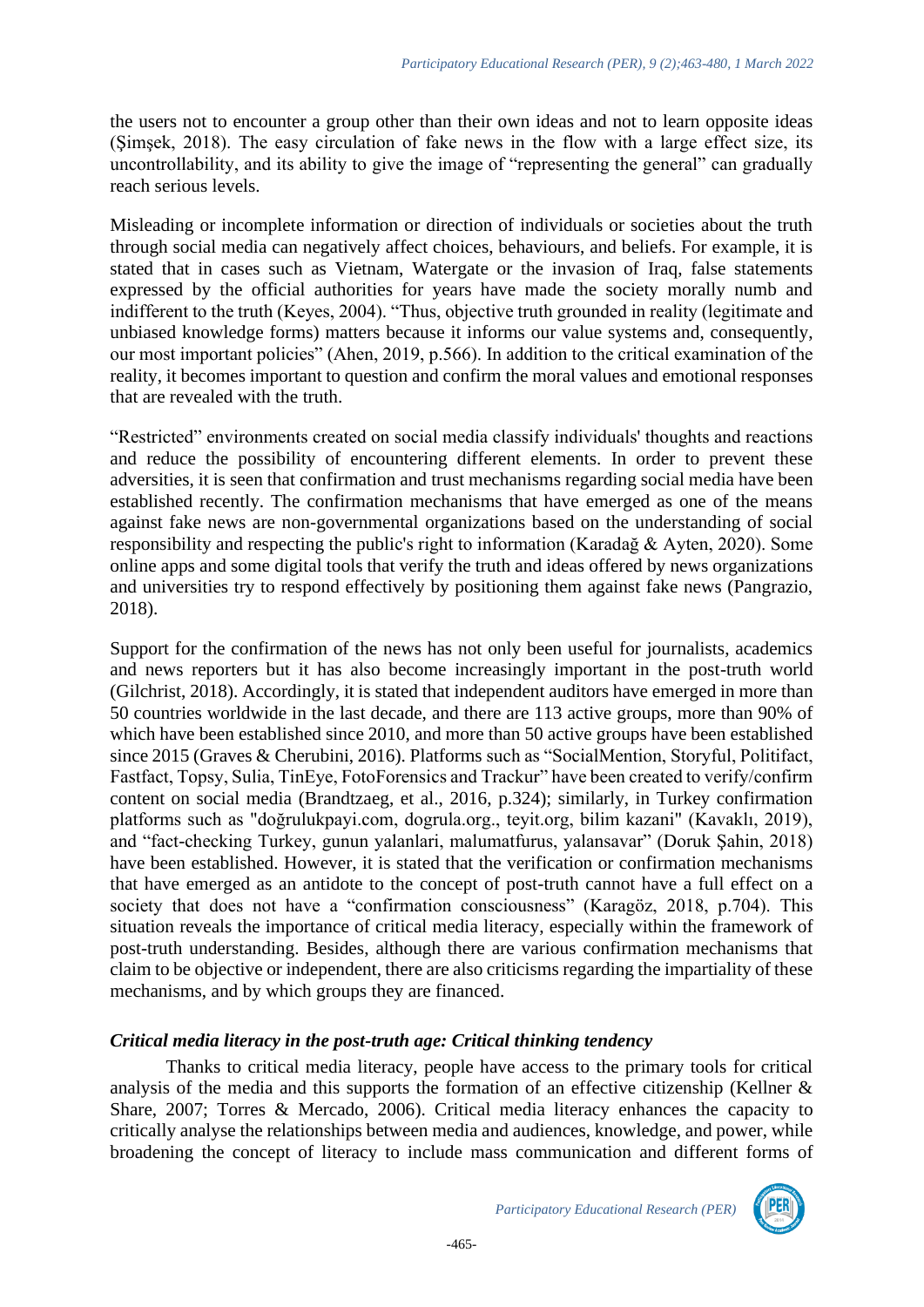popular culture (Kellner & Share, 2007; Garcia, Seglem & Share, 2013). In this context, there is a need for a pedagogical understanding that not only teaches the reasoning skills and critical analysis of the reasoning of others, but also involves the values included in questioning, values such as open mindedness and truthful humility, treats individuals equally in terms of taking the views of others seriously and hearing them regardless of their social situation, enables to examine one's own beliefs and, if there is a qualified reason, to be ready to take on other beliefs easily (Bowell, 2017). On the other hand, Zembylas (2020) argues that although the pedagogical approach based on critical thinking and media literacy is important, it will not be qualified unless its emotional background based on post truth understanding is questioned. In his research, he focuses on how educators can cope with post-truth understanding and how to recognize the risks in educational processes, while emphasizing that even critical approaches can be criticized. However, considering the integration of media literacy dating back to the 1980s with formal education in Australia, England, and Canada, it is stated that the development process is not rapid. (Share, Mamikonyan & Lopez, 2019). In Turkey, in 2006, the implementation of "Primary School Education Elective Media Literacy Curriculum" was adopted (The Radio and Television Supreme Council [RTÜK], 2016). In addition, it is observed that media literacy was included as an independent skill for the first time in the 2018 Social Studies curriculum (Ministry of Education [MEB], 2018).

Considering critical media literacy, "critical thinking tendency" is a concept as important as critical thinking skill. This tendency is seen as an important requirement, as the individual who thinks critically both knows how to think critically and has a strong tendency in this direction (Wei & Hu, 2018). Individuals who lack the critical thinking tendency are transformed into individuals who do not care about anything, are not interested in facts, prefer not to think, do not trust the reasoning power as a way of understanding the events or solving the problems, have little self-confidence regarding their reasoning ability, are not open to new ideas, are stubborn, insensitive, insensitive about the opinions of others, biased in questioning the quality of arguments, deny their prejudices, postpone decision-making processes, and are unwilling to rethink an opinion (Facione, 2011). Critical thinking tendency is believed to be necessary to ensure that students use their critical thinking skills at school and later when they become a part of the workforce; nonetheless, very little is known about what contributes to critical thinking tendency compared to critical thinking skills, and the effects of this contribution to the academic results (Stupnisky, Renaud, Daniels, Haynes & Perry, 2008). Looking at the literature, it is observed that critical thinking tendency has been examined based on various variables. Critical thinking tendency has been determined to have significant differences with the variables of gender (Akbulut, 2019; Ateş, 2018; Can & Kaymakcı, 2015; Durnacı, 2019; Facione, Giancarla, Facione & Gainen, 1995; Rudd, Baker & Hoover, 2000; Türkmen, 2004), age (Ay & Akgöl, 2008; Öztürk & Ulusoy, 2008; Sung & Eum, 2009), education level of the mother (Karalı, 2012; Türkmen, 2014; Tümkaya & Aybek, 2008), family income level (Karalı, 2012), frequency of reading books and newspapers (Ateş, 2018; Gencel & Candan, 2014; Polat & Kontaş, 2018; Soğukpınar, 2017). When considered especially in terms of post-truth understanding, it can be thought that critical thinking tendency within the framework of critical media literacy is an important driving force in reaching the truth and accelerates the process.

Critical social media literacy is an important requirement for teachers, as social media channels are not impartial, but they need various tools and strategies in this context. (Nagle, 2018). The inclusion of critical media literacy in educational processes, whether it is compulsory as an education policy or not, means that both primary school teachers and prospective teachers need guidance since they undertake critical media literacy teaching and learning (Robertson & Hughes, 2011). Moreover, critical media literacy is considered to be a component of the basic

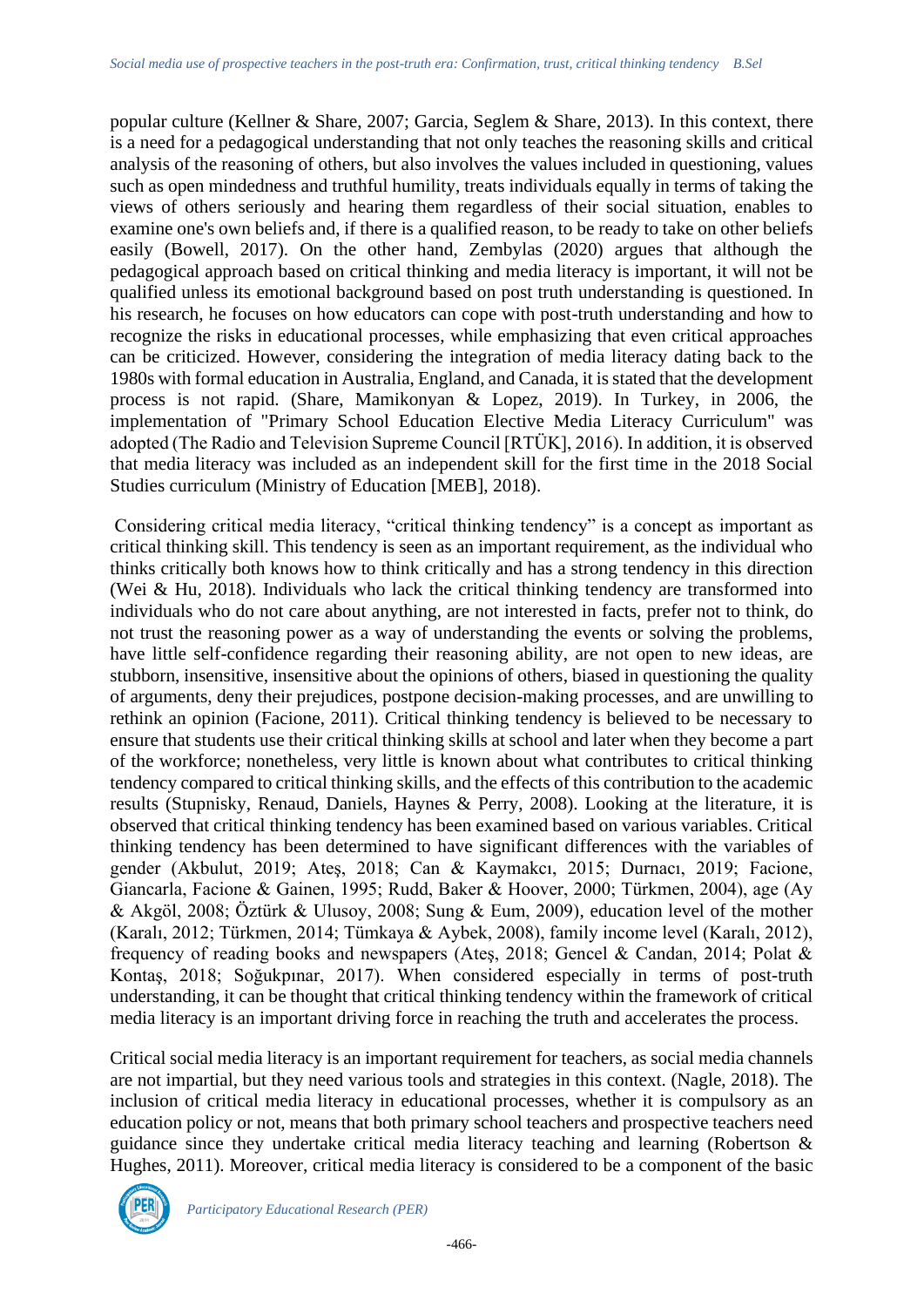curriculum of teacher education as a part of the foundations of education; however, it is thought that it is a bit late for this process (Torres & Mercado, 2006).

Democracy in the digital networked age of "fake news" and "alternative facts" requires new literacy skills and critical awareness to read, write, and use media and technology to empower civic participation and social transformation. Unfortunately, not many educators have been prepared to teach students how to think critically with and about the media and technology that engulf us (Share, Mamikonyan & Lopez, 2019, p.1).

Accordingly, considering the curriculum implemented in Turkey, it is important to determine the current levels of primary school teachers, who are primarily responsible for teaching primary school skills such as media literacy, recognition of patterns and biases, critical thinking. In order to weaken the potential effect of fake news and reveal the truth, it is also important to provide the necessary tools for students to understand who the power factors behind media organizations are, what they are, what they are striving for, together with critical media analysis (Barton, 2019). In this respect, it is important to teach critical media literacy in a qualified way to prevent post-truth understanding.

Considering the rapidly increasing prevalence of use of social media, it is unlikely that the educational processes expected to sprout based on the truth are unaffected by the post-truth era. Considering the concepts of "critical thinking" and "confirmation / trust", which are two important components of critical media literacy, especially in this period called "post-truth age" in which the intense impact of social media is observed, in testing whether the content encountered in social media is "real" or not by teachers, it is important to pass it through a critical filter and to use evidence and confirmation mechanisms in this direction. In a period when reality is manipulated, faded, procrastinated, and reproduced by certain structures, social media confirmation / trust levels (SMCT) and critical thinking tendency (CTT) of primary school teachers about social media, which has become almost the primary source of learning, have become increasingly important. In this research, answers to the following sub-problems were sought: Concerning prospective primary school teachers,

- (1) What are their SMCT and CTT levels?
- (2) Do SMCT and CTT levels differ by gender?
- (3) Do SMCT and CTT levels differ according to the number of news sources they follow regularly on social media?
- (4) Do SMCT and CTT levels differ according to the frequency of reading books?
- (5) Is there a significant relationship between SMCT and CTT levels?

## **Methodology**

### *Research design*

In this study, the relational survey method was used to determine the relationship between prospective teachers' SMCT and CTT levels. Unlike experimental research, manipulation of variables is out of question in relational studies (Fraenkel, Wallen, & Hyun, 2011). In relational studies, researchers use correlational statistics to define and measure relationships or degrees between two or more variables (Creswell, 2012). In this context, the presence / absence, direction, level of the relationship between them were examined by considering various variables without any intervention in the basic variables.

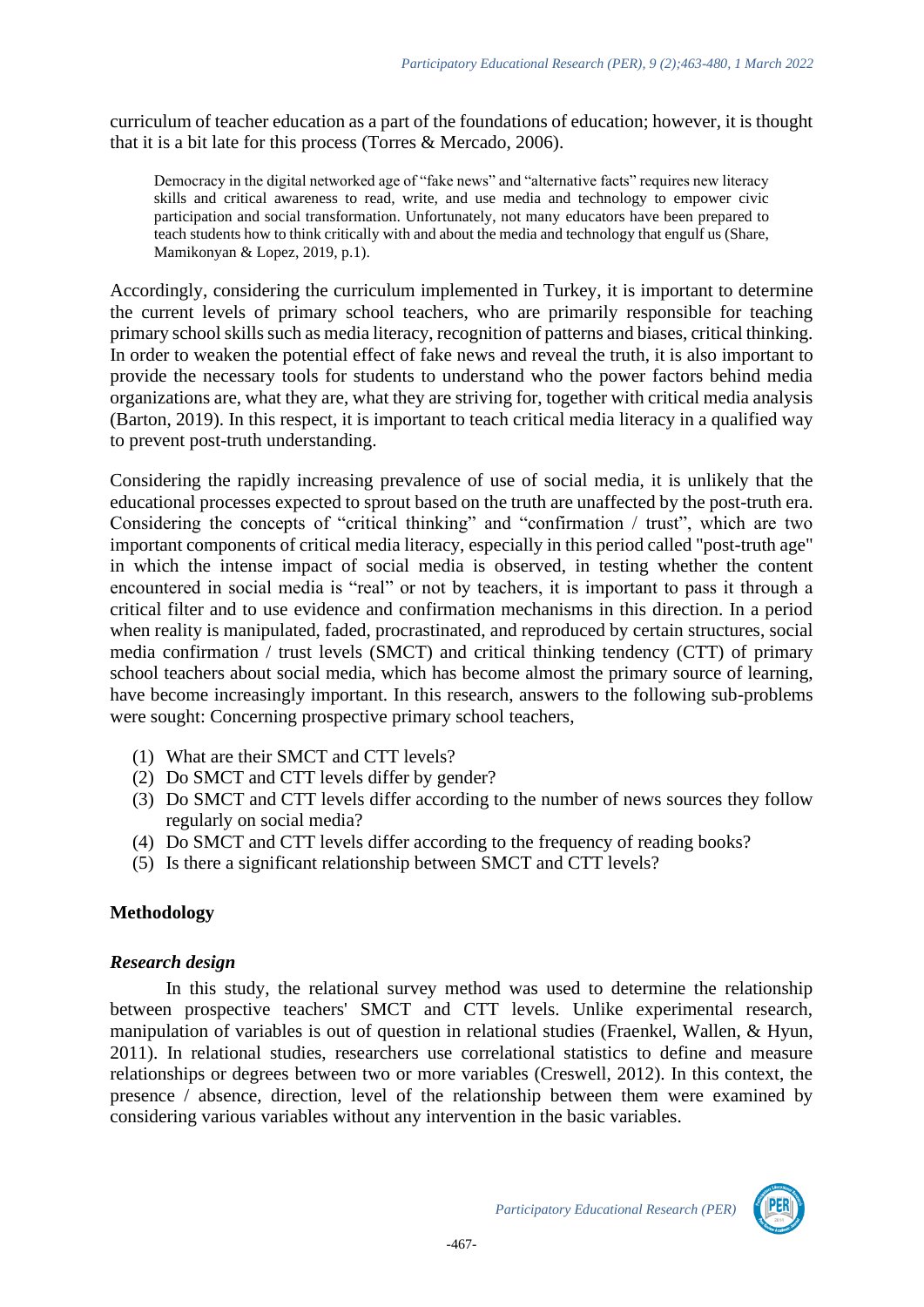## *Participants*

In the research, the study sample was formed by 199 prospective teachers who were studying in their last year at Gazi University Faculty of Education, Department of Classroom Education in 2020. The convenience sampling method was used to form the study group. "A convenience sample is a group of individuals who (conveniently) are available for study" (Fraenkel, Wallen & Hyun, 2011, s.99). In this method, the researcher chooses a situation that is close and easy to access (Yıldırım & Şimşek, 2016). Similarly, prospective teachers enrolled in a study in the close environment of the researcher were selected as the participants of this study.

## *Research instruments and procedures*

In the research, "Critical Thinking Tendency Scale" developed by Karalı (2012) and "Social Media Confirmation / Trust Scale" developed by Çömlekçi and Başol (2019) were used as data collection tools.

The five-point Likert-type CTT scale developed by Karalı (2012) consists of 21 items and two factors. The first factor called "skill" consists of 12 items and the second factor called "value" consists of 9 items. The reliability coefficient of the scale was determined to be 0.794. The scores to be obtained from the critical thinking tendency scale were determined as the highest level (89-105), high level (72-88), medium level (55-71), low level (38-54) and lowest level (21-37). In this study, reliability coefficient of the scale was calculated as 0.772 in first factor, 0.614 in second factor, and 0.769 in the entire scale.

The five-point Likert-type scale, developed by Çömlekçi and Başol (2019), consists of 10 items and has a three-factor structure. The factor named "confirmation" includes four items, the factor named "trust in corporate social media posts" consists of three items, and the factor named "trust in individual social media posts" includes three items. The reliability coefficients of the factors are 0.830, 0.667 and 0.651, respectively; and for the whole scale, it was determined as 0.705. While evaluating the scores obtained in the first, second and third factors, the average is taken. Accordingly, the highest score for each factor is calculated as 5 and the lowest score as 1. In this study, the reliability coefficients for the factors were calculated as 0.787, 0.759, 0.545 and 0.701 on the entire scale.

Generally, reliability coefficients of .70 and above are considered to be sufficient (Nunally, 1978). On the other hand, Kline (1999) reported that the values below .70 could be expected due to the variety of the structures measured in psychologic structures. In this respect, the reliability coefficients calculated for both scales could be considered sufficient. The reliability coefficient calculated for the factors with low reliability may stem from the characteristics of the sampling or the number of items in the factor. Moreover,  $\alpha$  is also strongly affected by the length of the scale (Streiner, 2003), and the value of  $\alpha$  depends on the number of items in the scale (Cortina, 1993).

## *Data analysis*

Data were analyzed using the SPSS22 software. Mahalanobis distance and missing values were identified for the extreme values. Expectation Maximization (EM) table was considered for identifying the missing values. It was concluded that there was no random distribution ( $p > 0.05$ ), and the data with missing values belonging to the 6 participants were excluded from the data file. Shapiro Wilk test (Shapiro & Wilk, 1965), histogram and Q-Q Plot charts were used for testing the normality assumptions. Kolmogorov-Smirnov (K-S) and

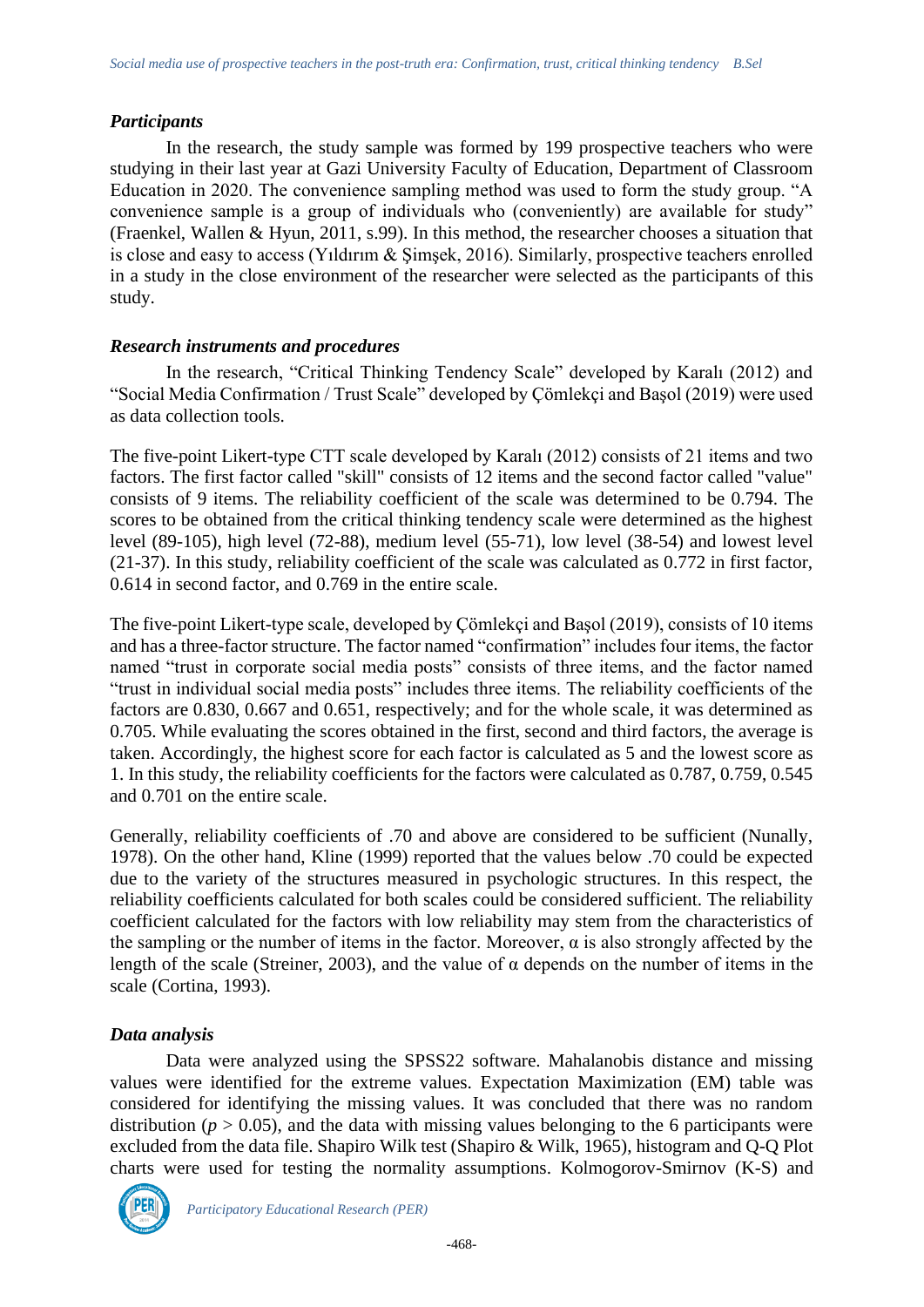Shapiro-Wİlk tests are the two well-known tests used for normality (Hanusz & Tarasinska, 2015, p.85). Among these tests, K-S test is not preferred due to its low power of determination; therefore, Shapiro-Wilk test is preferred for evaluating normality since it can be performed both visually and on the SPSS software (Ghasemi & Zahediasl, 2012, p.489). In addition, there have been recent conclusions demonstrating that Shapiro-Wilk Test can be administered for  $n<$  50 (Genceli, 2007, p.325). According to the results of the Shapiro-Wilk test, it was observed that the data did not have normal distribution  $(p>0.05)$ . Moreover, the use of graphic methods (box charts and Q-Q plots, etc.) has become popular for completing the results of the normality tests, with an increasing range in recent years (Drezner, Turel, & Zerom, 2010). It was observed that the data did not have normal distribution in the Q-Q Plot and histogram. Descriptive statistics were used for the first sub-problem, Mann Whitney U test was administered for the second subproblem, Kruskal-Wallis test was used in the third and fourth sub-problems, and Spearman Brown Rank-Orders correlation coefficient was used for the fifth sub-problem. In other words, in addition to normality, Mann Whitney U test was used for determining whether there was a significant difference between the scores obtained from two independent variables. Mann-Whitney U test involves the examination of the differences between the sequential positions of the scores obtained in different groups (Field, 2009). As in the Mann-Whitney test, Kruskal Wallis test is also based on the sequential data (Field, 2009). Kruskal Wallis test was used in the analysis of the third and fourth sub-problems since there were three independent groups, and the data did not have normal distribution.

### **Results**

# *Findings regarding prospective teachers' SMCT and CTT levels*

Prospective Teachers' SMCT and CTT levels are indicated in Table 1:

|                 | Tuble 1. I Toppeen to Teachers Direct and CTT Letters |     |                    |       |  |  |  |  |
|-----------------|-------------------------------------------------------|-----|--------------------|-------|--|--|--|--|
|                 | Dimensions                                            | N   | $\bar{\mathbf{x}}$ |       |  |  |  |  |
| Critical        | Skill                                                 | 199 | 47.206             | 5.171 |  |  |  |  |
| <b>Thinking</b> | Value                                                 | 199 | 32.241             | 3.096 |  |  |  |  |
| Tendency        | Total                                                 | 199 | 80.447             | 7.822 |  |  |  |  |
| media<br>Social | Confirmation                                          | 199 | 13.351             | 2.248 |  |  |  |  |
| confirmation    | Trust in corporate social media posts                 | 199 | 8.939              | 1.947 |  |  |  |  |
| and trust       | Trust in individual social media posts                | 199 | 7.542              | 1.638 |  |  |  |  |
|                 | Total                                                 | 199 | 29.834             | 3.915 |  |  |  |  |

**Table 1.** Prospective Teachers' SMCT and CTT Levels

The mean scores of prospective teachers regarding their CTT were determined to be at a good level in the skill ( $\bar{x}$ =47.206) and value ( $\bar{x}$ =32.241) dimensions, and similarly at a good level in the whole scale  $(\bar{x}=80.447)$ .

The mean scores of prospective teachers regarding SMCT levels were found to be at a moderate level in the dimension of confirmation  $(\bar{x}=13.351)$  and the dimension of trust in corporate social media posts  $(\bar{x}=8.939)$ , and at a low level in the dimension of trust in individual social media posts  $(\bar{x}=7.542)$ . It is seen that the mean score obtained from the total scale was at a medium level  $({\bar{x}}=29.834)$ .

## *SMCT and CTT levels of prospective teachers by gender*

The results of the Mann Whitney-U test carried out regarding whether prospective teachers' CTT levels differ according to gender are as shown in Table 2:

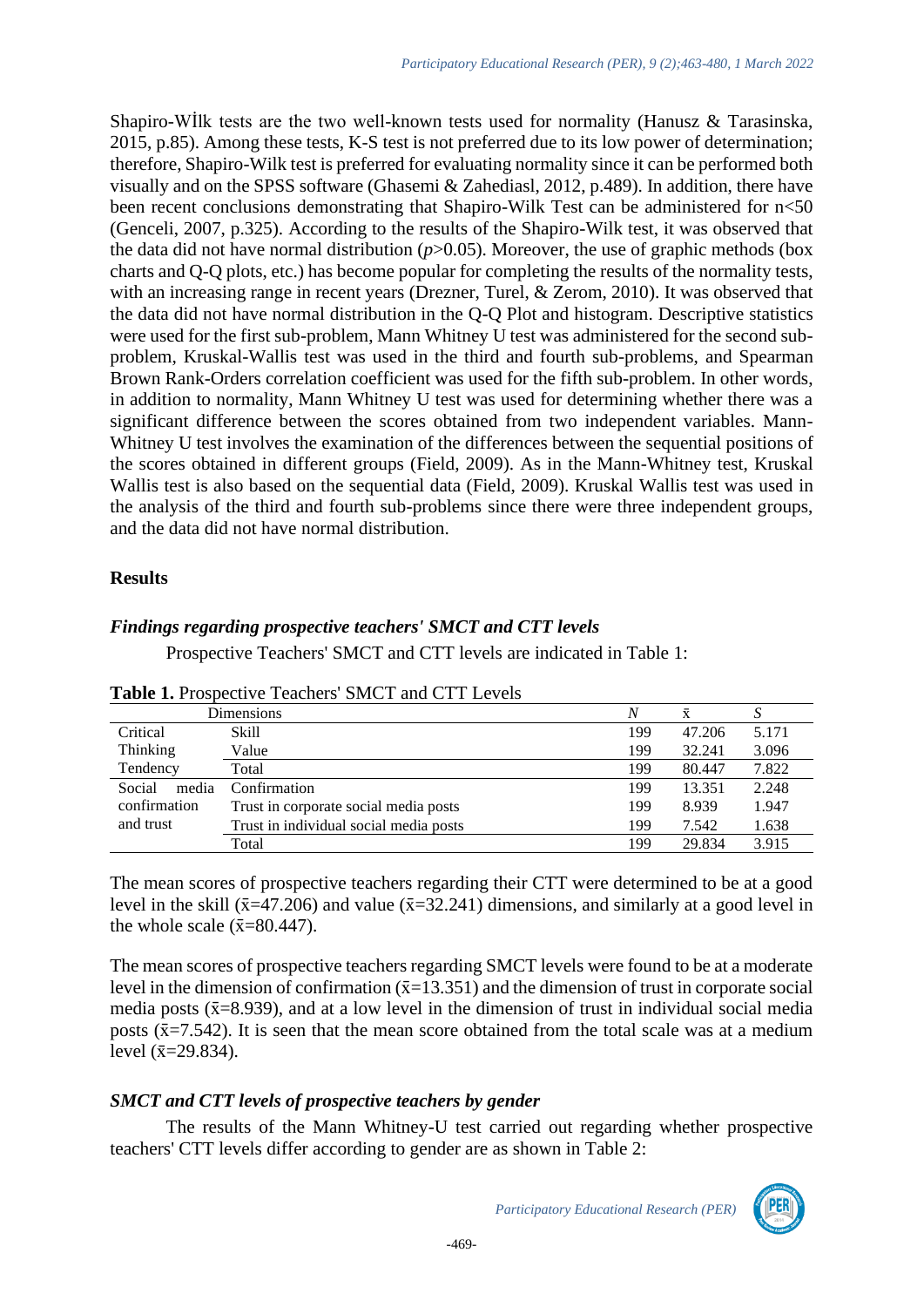| Dimensions   | Gender | N   | Mean rank | Rank total |         |         |
|--------------|--------|-----|-----------|------------|---------|---------|
| Value        | Female | 150 | 100.50    | 15074.50   | 3600.50 | $.035*$ |
|              | Male   | 49  | 98.48     | 4825.50    |         |         |
| <b>Skill</b> | Female | 150 | 95.09     | 14263.00   | 2938.00 | .831    |
|              | Male   | 49  | 115.04    | 5637.00    |         |         |
| Total        | Female | 150 | 95.67     | 14350.50   | 3025.50 | .063    |
|              | Male   | 49  | 113.26    | 5549.50    |         |         |

**Table 2.** *Mann Whitney U Test Results for CTT Levels According to Gender* 

\**p*<0.05

It was observed that the CTT levels of prospective teachers for the value dimension differed significantly in terms of gender in favor of females (*U*=3600.50, *p*<0.05). In this context, it is seen that the mean rank scores of females were higher than males. However, when the mean of rank scores obtained both in the skill size (*U*=2938.00 *p*>0.05) and those obtained from the whole scale (*U*=3025.50, *p*>0.05) were examined, it was found that CTT levels did not differ significantly according to gender.

The results of the Mann Whitney-U test performed out regarding whether prospective teachers' SMCT levels differ according to gender are as shown in Table 3:

| <b>Dimensions</b>          | Gender | $\boldsymbol{n}$ | Mean rank | Rank total |         |      |
|----------------------------|--------|------------------|-----------|------------|---------|------|
| Confirmation               | Female | 150              | 98.88     | 14831.50   | 3506.50 |      |
|                            | Male   | 49               | 103.44    | 5068.50    |         | .213 |
| Trust in corporate social  | Female | 150              | 98.21     | 14731.50   | 3406.50 |      |
| media posts                | Male   | 49               | 105.48    | 5168.50    |         | .625 |
| Trust in individual social | Female | 150              | 97.37     | 14605.00   | 3280.00 |      |
| media posts                | Male   | 49               | 108.06    | 5295.00    |         | .437 |
| Total                      | Female | 150              | 97.10     | 14605.00   |         |      |
|                            |        |                  |           |            | 3240.50 | .250 |

**Table 3.** Mann Whitney U Test Results for SMCT Levels According to Gender

It was observed that regarding SMCT levels of prospective teachers, the mean rank scores obtained from confirmation ( $U=3506.50$ ,  $p>0.05$ ), trust in corporate social media posts ( $U=$ 3406.50,  $p > 0.05$ ), trust in individual social media posts ( $U=$  3280.00,  $p > 0.05$ ) the whole scale  $(U=3240.50, p>0.05)$  did not differ significantly by gender.

## *SMCT and CTT levels of prospective teachers according to the number of regularly followed news sources on social media*

The results of the Kruskal Wallis test carried out as to whether prospective teachers' SMCT and CTT levels differed significantly according to the number of news sources they follow regularly on social media are as follows:

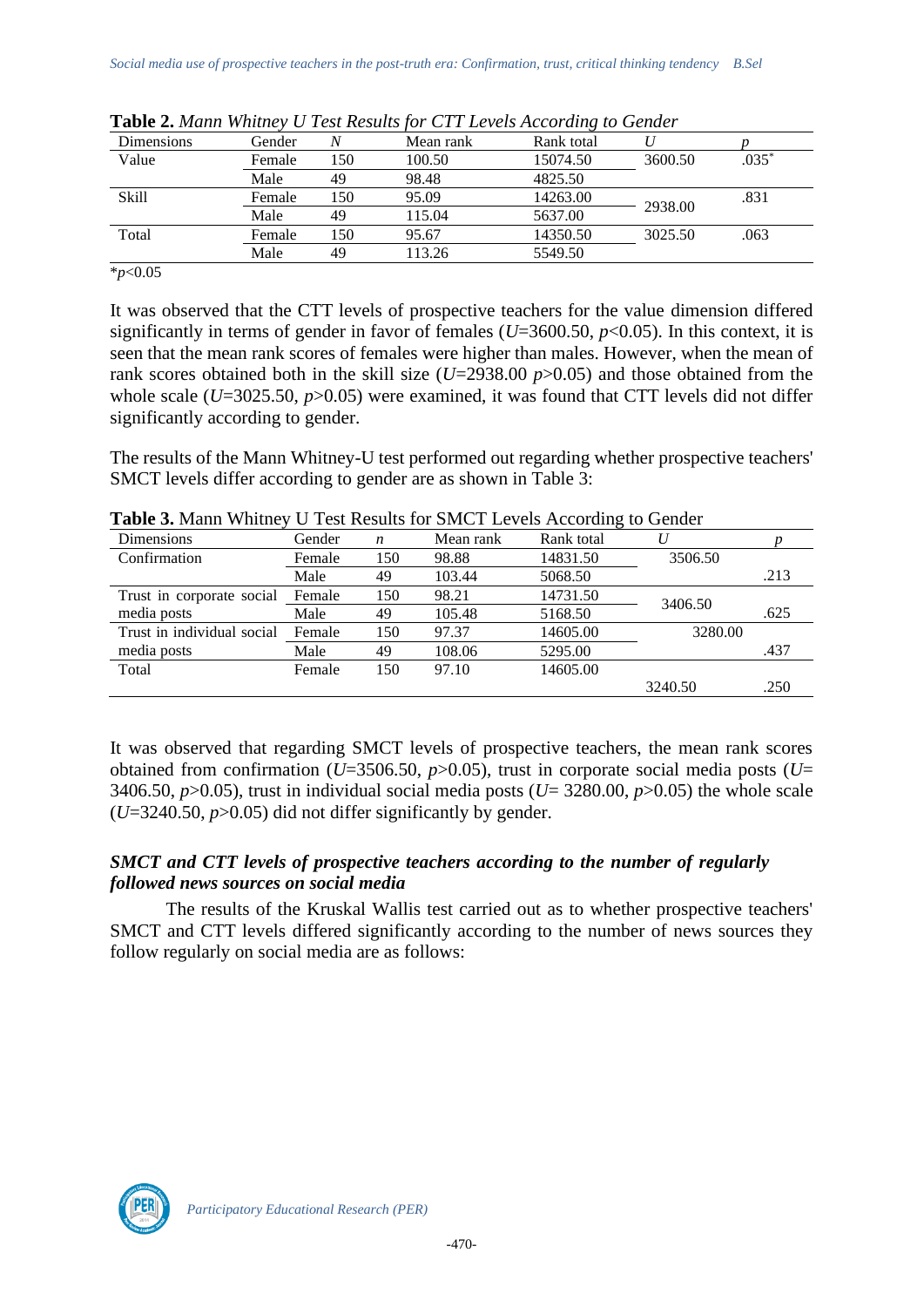| The          | of<br>number<br>news | $\boldsymbol{n}$ | Mean rank | sd | $\chi^2$ | $\boldsymbol{p}$ | Significant  |
|--------------|----------------------|------------------|-----------|----|----------|------------------|--------------|
| sources      |                      |                  |           |    |          |                  | difference   |
|              | $1-3$                | 106              | 89.34     |    |          |                  | 1-3 to 4-5   |
| Value        | $4 - 5$              | 58               | 116.28    | 3  | 11.011   | $.012*$          | 1-3 to $6-7$ |
|              | $6 - 7$              | 17               | 118.21    |    |          |                  |              |
|              | More than 7          | 17               | 86.88     |    |          |                  |              |
|              | $1-3$                | 106              | 84.71     |    |          |                  | 1-3 to $4-5$ |
| <b>Skill</b> | $4 - 5$              | 58               | 117.98    | 3  | 15.420   | $.001*$          | 1-3 to $6-7$ |
|              | $6 - 7$              | 17               | 116.26    |    |          |                  |              |
|              | More than 7          | 17               | 111.91    |    |          |                  |              |
|              | $1-3$                | 106              | 86.05     |    |          |                  | 1-3 to 4-5   |
| Total        | $4 - 5$              | 58               | 119.32    | 3  | 14.579   | $.002*$          | 1-3 to $6-7$ |
|              | $6 - 7$              | 17               | 117.85    |    |          |                  |              |
|              | More than 7          | 17               | 97.41     |    |          |                  |              |

**Table 4***. Kruskal Wallis Test Results for CTT Levels According to the Number of News Sources Followed on Social Media*

\**p*<0.05

Considering the mean rank score of CTT levels of prospective teachers, in at least two groups, a significant difference was determined in the value dimension  $(\chi^2_{(3)} = 11.011, p<0.05)$ , the skill dimension ( $\chi^2$ <sub>(3)</sub> = 15.420, *p*<0.05) and in the entire scale ( $\chi^2$ <sub>(3)</sub> = 14.579, *p*<0.05) depending on the number of news sources they regularly followed on social media. Mann Whitney-U test was used to determine which groups the difference originated from. In this context, it was seen on the whole scale that the mean rank score of those who regularly followed 4-5 news sources on social media was higher than those following 1-3, and the mean rank score of those who followed 6-7 news sources was higher than those who followed 1-3 news sources.

The results of the Kruskal Wallis Test carried out regarding whether prospective teachers' SMCT levels differ according to number of news sources are as shown in Table 5:

| The number of news sources |             | $\boldsymbol{n}$ | Mean rank | sd | $\chi^2$ | $\boldsymbol{p}$ | Significant<br>difference |
|----------------------------|-------------|------------------|-----------|----|----------|------------------|---------------------------|
|                            | $1 - 3$     | 106              | 82.10     |    |          |                  | $1-3$ to 4-5              |
| Confirmation               | $4 - 5$     | 58               | 104.73    | 3  | 11.284   | $.010*$          | 4-5 to more than 7        |
|                            | $6 - 7$     | 17               | 96.29     |    |          |                  |                           |
|                            | More than 7 | 17               | 129.47    |    |          |                  |                           |
| in<br>Trust                | $1-3$       | 106              | 94.81     |    |          |                  |                           |
| corporate social           | $4 - 5$     | 58               | 96.55     | 3  | 5.170    | .160             |                           |
| media posts                | $6 - 7$     | 17               | 115.06    |    |          |                  |                           |
|                            | More than 7 | 17               | 123.24    |    |          |                  |                           |
| in<br>Trust                | $1-3$       | 106              | 99.67     |    |          |                  |                           |
| individual social          | $4 - 5$     | 58               | 103.28    | 3  | 0.855    | .836             |                           |
| media posts                | $6 - 7$     | 17               | 90.00     |    |          |                  |                           |
|                            | More than 7 | 17               | 95.03     |    |          |                  |                           |
|                            | $1-3$       | 106              | 99.28     |    |          |                  |                           |
| Total                      | $4 - 5$     | 58               | 89.97     | 3  | 6.563    | .087             |                           |
|                            | $6 - 7$     | 17               | 102.71    |    |          |                  |                           |
|                            | More than 7 | 17               | 130.15    |    |          |                  |                           |

**Table 5.** *Kruskal Wallis Test Results for SMCT Levels According to the Number of News Sources Followed on Social Media*

*\*p<*0.05

Considering the mean rank scores of SMCT levels of prospective teachers, a significant difference was found between the two groups in the confirmation dimension ( $\chi^2$ <sub>(3)</sub> = 11.284,  $p$ <0.05). Mann Whitney-U test was used to determine the groups from which the difference

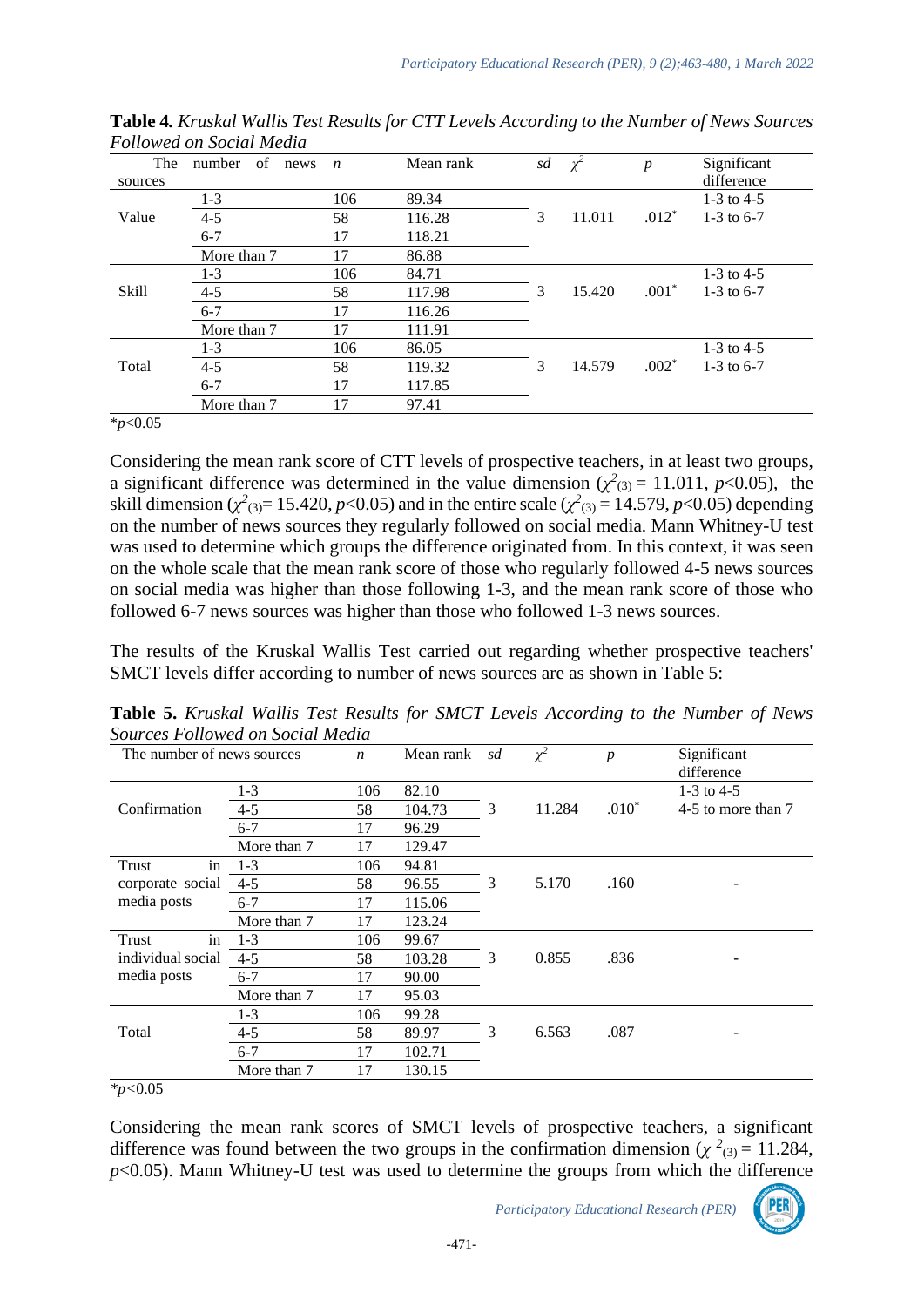originated. In the confirmation dimension, the mean rank scores of those who regularly followed 4-5 news sources on social media were higher than those following 1-3 sources, and the mean rank scores of those who followed more than 7 news sources were higher than the mean rank scores of those who followed 4-5 news sources. On the other hand, no significant difference was found in the dimension of trust in corporate social media posts ( $\chi^2_{(3)} = 5.170$ , *p*> 0.05), in the dimension of trust in individual social media posts ( $\chi^2$ <sub>(3)</sub> = .855 *p*>0.05) and on the entire scale  $(\chi^2_{(3)} = 6.563, p > 0.05)$  depending on the number of news sources they regularly followed on social media.

### *SMCT and CTT levels of prospective teachers according to frequency of reading books*

The results of the Kruskal Wallis test carried out regarding whether prospective teachers' SMCT and CTT levels differed significantly according to the frequency of reading books are as follows:

**Table 6.** *Kruskal Wallis Test Results for CTT Levels According to the Frequency of Reading Books*

|              | Frequency of reading books | n  | Mean rank | sd |        |      | Significant difference |
|--------------|----------------------------|----|-----------|----|--------|------|------------------------|
| Value        | Very rarely                | 51 | 85.80     |    |        |      |                        |
|              | Often                      | 93 | 100.21    |    | 5.860  | .053 |                        |
|              | Always                     | 55 | 112.81    |    |        |      |                        |
| <b>Skill</b> | Very rarely                | 51 | 86.14     |    |        |      | Very rarely - always   |
|              | Often                      | 93 | 95.20     | 2  | 10.937 | .004 | Often - always         |
|              | Always                     | 55 | 120.96    |    |        |      |                        |
| Total        | Very rarely                | 51 | 85.87     |    |        |      | Very rarely - always   |
|              | Often                      | 93 | 96.42     | ∍  | 9.526  | .009 | Often - always         |
|              | Always                     | 55 | 119.15    |    |        |      |                        |

When the mean rank scores for the CTT levels of prospective teachers were considered, no significant difference was determined in the value dimension  $(\chi^2_{(2)} = 5.860, p > 0.05)$ . On the other hand, when the mean rank scores were examined, a significant difference was found in the skill dimension ( $\chi^2$  (2) = 10.937, *p*<0.05) and on the entire scale ( $\chi^2$  (2) = 9.526, *p*<0.05) depending on the frequency of reading books. As a result of the Mann Whitney-U test carried out to determine from which binary groups the significant difference originated, the mean scores of prospective teachers who stated that they always read books in skill size and on the whole scale were higher than the scores of prospective teachers who stated that they read very rarely and those stating that they read frequently.

The results of the Kruskal Wallis Test carried out regarding whether prospective teachers' SMCT levels differ according to frequency of reading books are as shown in Table 7:

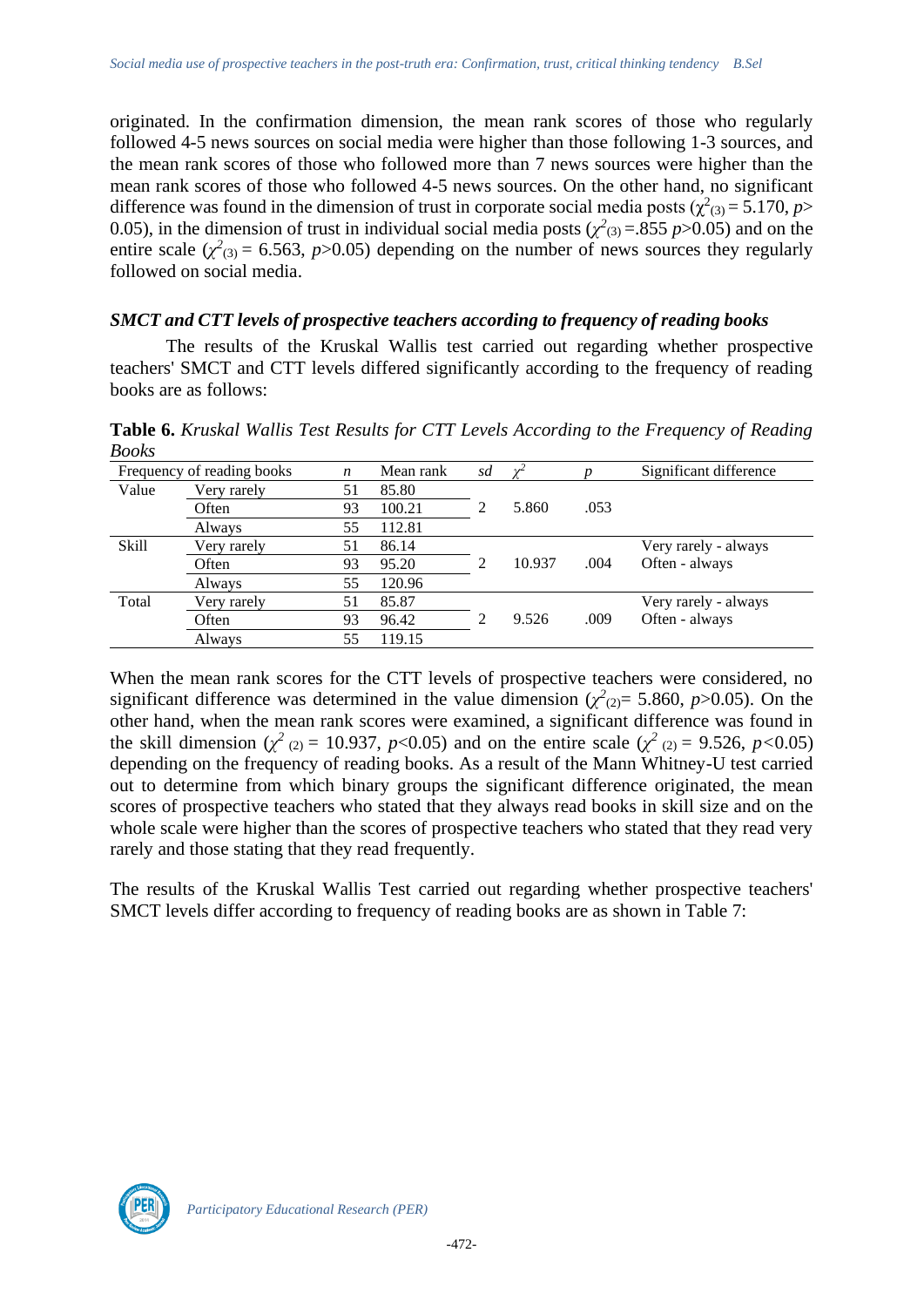| Frequency of reading books |             | $\boldsymbol{n}$ | Mean rank | sd |       |      | Difference               |
|----------------------------|-------------|------------------|-----------|----|-------|------|--------------------------|
|                            | Very rarely | 51               | 84.66     |    |       |      |                          |
| Confirmation               | Often       | 93               | 102.42    | 2  | 5.667 | .059 | $\overline{\phantom{m}}$ |
|                            | Always      | 55               | 110.14    |    |       |      |                          |
| Trust in corporate social  | Very rarely | 51               | 94.68     |    |       |      |                          |
| media posts                | Often       | 93               | 95.89     | 2  | 3.340 | .188 | ٠                        |
|                            | Always      | 55               | 11.88     |    |       |      |                          |
| Trust in individual social | Very rarely | 51               | 101.08    |    |       |      |                          |
| media posts                | Often       | 93               | 105.68    | 2  | 2.892 | .235 | $\overline{\phantom{a}}$ |
|                            | Always      | 55               | 89.40     |    |       |      |                          |
| Total                      | Very rarely | 51               | 87.99     |    |       |      |                          |
|                            | Often       | 93               | 102.14    | 2  | 3.305 | .192 | $\overline{\phantom{a}}$ |
|                            | Always      | 55               | 107.52    |    |       |      |                          |

**Table 7.** *Kruskal Wallis Test Results for SMCT Levels According to the Frequency of Reading Books*

When the mean rank scores regarding SMCT levels of prospective teachers were considered, no significant difference was found in the dimensions of confirmation  $(\chi^2_{(2)}=5.667, p>0.05)$ , trust in corporate social media posts  $(\chi^2_{(2)}=3.340, p>0.05)$ , trust in individual social media posts  $(\chi^2_{(2)} = 2.892, p > 0.05)$  and on the entire scale  $(\chi^2_{(2)} = 3.305, p > 0.05)$  depending on the daily usage times of social media.

### *Findings regarding the relationship between prospective teachers' SMCT and CTT levels*

Findings related to Spearman Brown Rank Order correlation coefficients regarding the relationship between prospective teachers' SMCT and CTT levels are given in Table 8:

**Table 8.** *Correlation Analysis Results of Spearman Brown Rank Order Regarding the Relationship Between CTT and SMCT Levels*

| Sub-Dimensions                                   |                          |                          |                          | 4       |                          |
|--------------------------------------------------|--------------------------|--------------------------|--------------------------|---------|--------------------------|
| 1. Skill Dimension (CTT)                         | $\overline{\phantom{a}}$ | $.432**$                 | 139                      | $-.016$ | $-.041$                  |
| 2. Value dimension (CTT)                         |                          | $\overline{\phantom{a}}$ | .125                     | .022    | .029                     |
| 3. Confirmation (SCMT)                           |                          |                          | $\overline{\phantom{a}}$ | .136    | .128                     |
| 4. Trust in corporate social media posts (SCMT)  |                          |                          |                          |         | $.250^{*}$               |
| 5. Trust in individual social media posts (SCMT) |                          |                          |                          |         | $\overline{\phantom{a}}$ |
|                                                  |                          |                          |                          |         |                          |

\*\**p* < .01; \* *p*<.05

It is seen that there was a moderately positive relationship between skill and value dimension (*r*=.432; *p*<.01), a weak and positive relationship between skill and confirmation dimension  $(r=139; p<.05)$ , a weak and positive relationship between trust in corporate social media posts and trust in individual social media posts  $(r=.250; p<.01)$ .

#### **Discussion and Conclusion**

Confirmation/trust and critical thinking against fake news that gradually increase due to increased use of social media have become more and more important in the post-truth period. In this study, by using the survey model, a "perspective" was tried to be created by describing the critical thinking tendencies of prospective teachers and their confirmation/trust levels towards social media. It was observed that the prospective teachers' tendency to think critically was "at a good level". This finding of the study is in line with various studies in the literature (Akbulut, 2019; Akar, 2017; Hamurcu, Günay & Akamca, 2005; Karalı, 2012; Öztürk, 2020). On the other hand, there are also exist other studies which show that the critical thinking

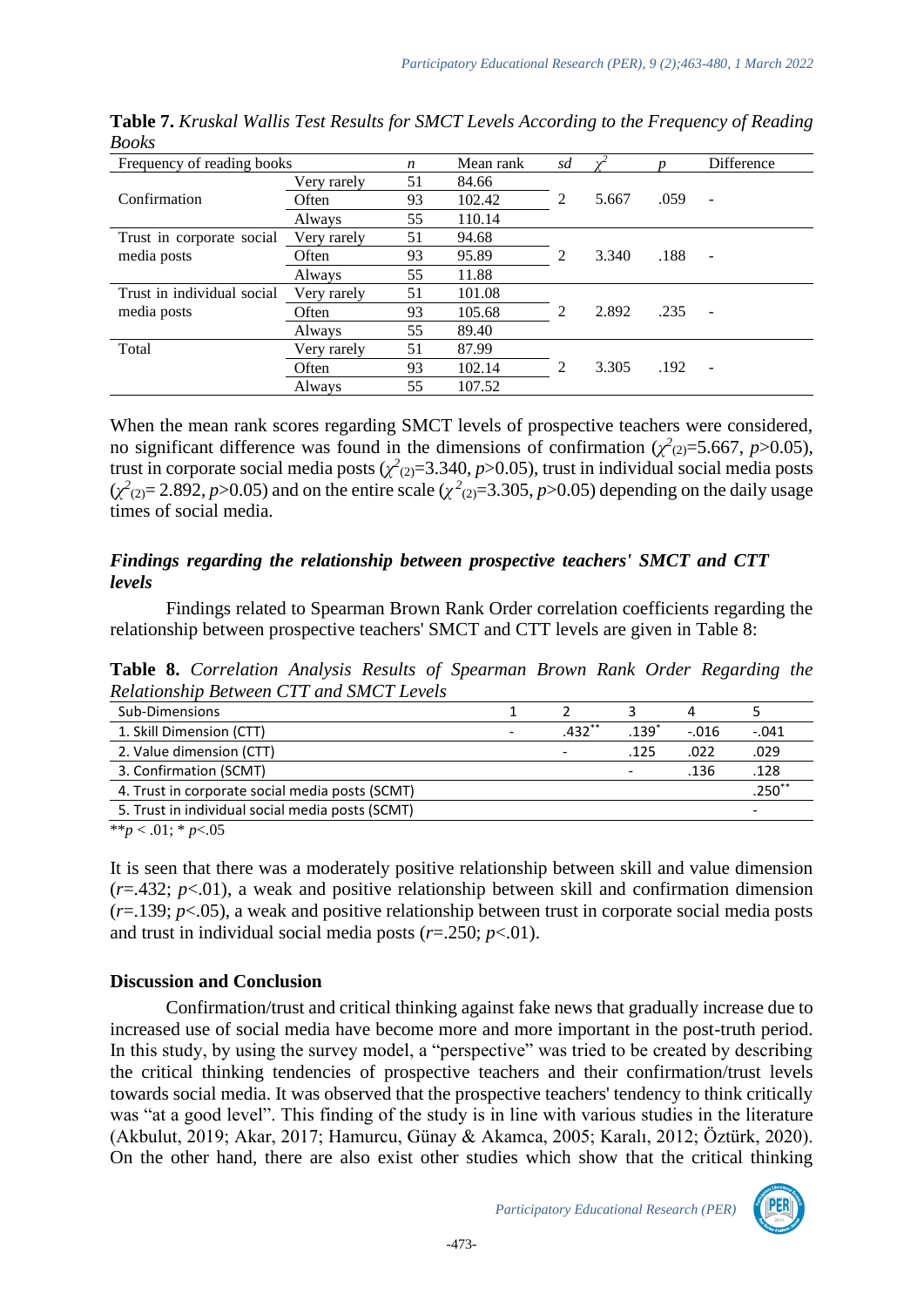tendencies of prospective teachers are at a moderate level (Durnacı, 2019; Kartal, 2012; Koçak et al., 2015; Şenyiğit, 2016) or at a low level low (Altıntaş, 2019; Can & Kaymakçı, 2015; Karaman, 2016; Polat & Kontaş, 2018). This is likely to stem from the varying sub-dimensions of the measurement tools related to the critical thinking tendency, whether the participants in different studies have taken courses on critical thinking, whether the courses in the undergraduate program serve the critical thinking tendency, or the critical thinking tendency being a complex skill. In addition, it was observed that prospective teachers' trust levels in corporate social media posts were "moderate" and their level of trust in individual social media posts was "low". In the research carried out by Sabancı (2018), it was observed that the users did not trust social media to a great extent; similarly, another study carried out by Çömlekçi and Başol (2019) demonstrated that trust in corporate social media posts was higher compared to trust in individual social media. However, although prospective teachers' trust in social media posts was low, it is surprising that their level of confirmation for social media was at a "moderate" level. However, one of the most important elements in the fight against post-truth understanding is the verification of the "reality" of a news shared on social media with a critical perspective, using different sources. The level of confirmation is expected to be higher when there is a concern that trust in the content encountered on social media is low and that there may be "fake news". Moreover, fake news awareness is an important predictor of perceptions of media reliability (Torres, Gerhart & Negahban, 2018). Also, this situation may be due to the difficulty and complexity of confirmation processes in online environments.

In the present research, it is seen that prospective teachers' SMCT and CTT levels did not differ significantly by gender. This finding of the study is supported by the studies conducted by Gök & Erdoğan (2011), Karalı (2012), Koçak et al., (2015), Korkmaz (2009), Öztürk (2020), Polat & Kontaş (2018), and Tural & Seçgin (2012). On the other hand, when the literature is analyzed, there are studies showing that the critical thinking tendency of females is higher than males (Akbulut, 2019; Altıntaş, 2019; Ateş, 2018; Can & Kaymakçı, 2015; Durnacı, 2019; Facione, Giancarlo, Facione & Gainen, 1995; Hamurcu, Günay & Akamca, 2005; Rudd, Baker & Hoover, 2000, Şenyiğit, 2016) or that males' critical thinking tendency is higher than females (Emir, 2012; Karaman, 2016). Since gender can be seen as a "cultural" as well as a "biological" variable, this situation may be attributed to different sociocultural factors. For example, while some sociocultural environments offer females an atmosphere of critical thinking or confirmation, some circles suppress females in this sense.

In the research, while CTT level of prospective teachers differed significantly depending on the frequency of reading books, it did not differ significantly in terms of SMCT levels. In the various studies conducted in the context of critical thinking tendency in the literature (Ateş, 2018; Polat & Kontaş, 2018; Soğukpınar, 2017; Şenyiğit, 2016), significant differences were detected depending on the frequency of reading books. In addition, it is seen that the process of reading books can develop critical thinking skills (Murphy et al., 2014), and that there is a significant and positive relationship between critical thinking levels and attitude towards reading (Gökkus & Delican, 2016; Koçak et al., 2015). It can be stated that book reading feeds critical thinking tendency when the common aspects of book reading processes and critical thinkers are considered such as curiosity, questioning, decision making, being open to new ideas, exploring stereotypes and prejudices, and searching for the definite. As prospective teachers' being regular readers and the development of their reading skills will also accelerate the critical thinking tendency, reading becomes important in terms of realizing fake news, cautious approach, questioning the truth, and others. It is important to encourage these skills, especially in terms of prospective teachers' being role models for their students.



*Participatory Educational Research (PER)*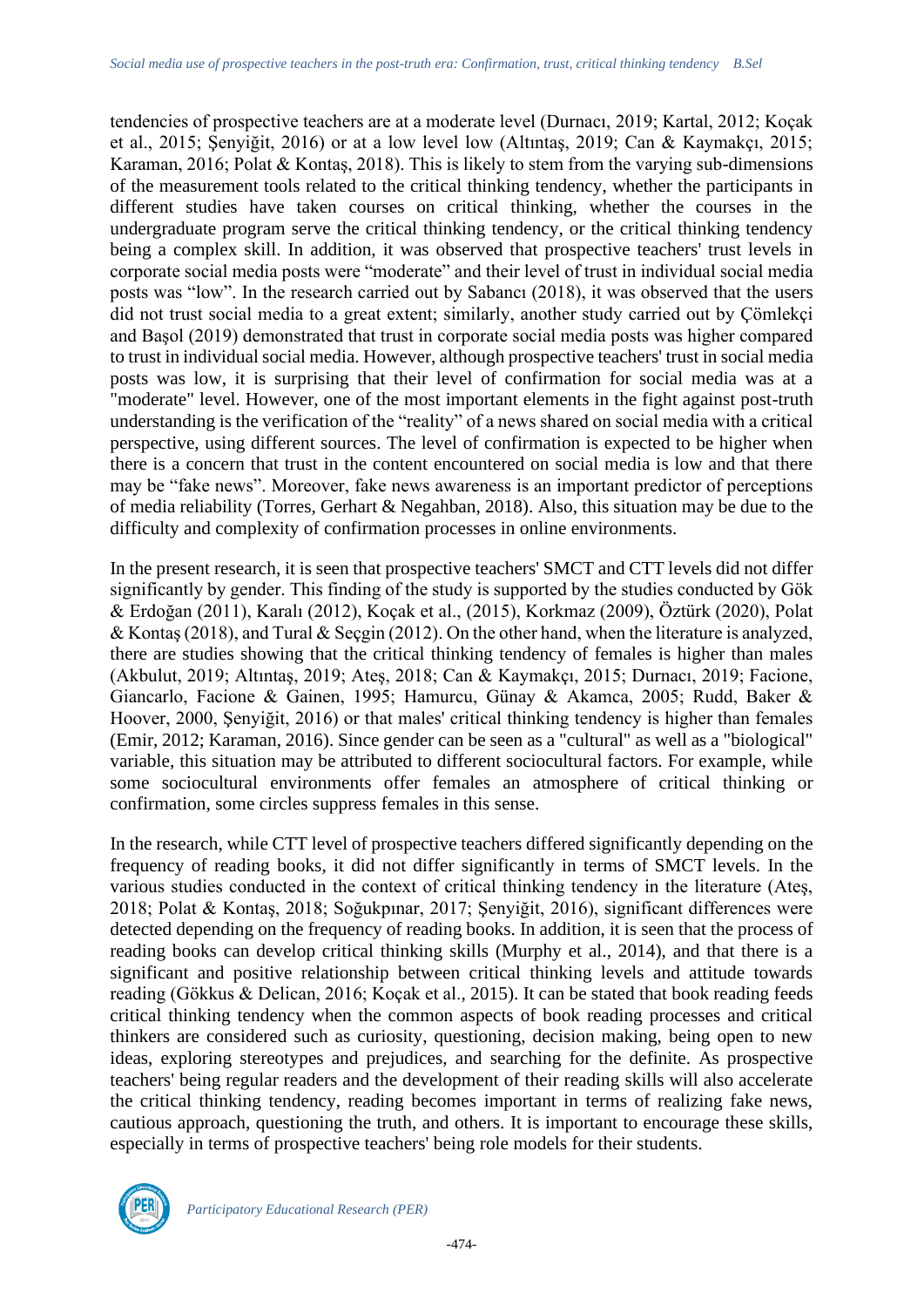It was observed that the SMCT and CTT levels of prospective teachers differed depending on the number of news sources that they regularly followed on social media. The confirmation process on social media is unquestionably complicated due to the various sources and content methods such as content created by a large number of users, real-time information flow and video / image (Brandtzaeg et al., 2016, p.324). Therefore, questioning the reliability by using different news sources during the confirmation process is important in terms of creating evidence and distinguishing between "real" and "unreal". In reaching the "truth" through social media, the creators of the content offered to the people have responsibility as well as the people in whom the content has penetrated. If education becomes important in dealing with fake news and individuals can identify legitimate / fake news themselves, there is no need for content protection / monitoring (Barton, 2019). Therefore, the critical approach of primary school teachers to a content they encounter on social media and their confirming it through different mechanisms have an important place in the fight against post-truth understanding. However, since evaluating the credibility and reliability of resources is difficult in online environments compared to the "past", it is seen that there are important pedagogical problems as regards how to deal with fake news, and that even if critical skills can be developed, there are also concerns about how much to apply them out of the school and how many people regularly evaluate the reliability of online resources (Buckhingham, 2019). Although research on the relationship between education and the concept of post-truth is still in its infancy, especially today, when social media has become almost the primary source of learning, critically searching the truth and related values, confirming, sharing, using, questioning, criticizing in education systems have become more acute over time. In this context, there are various initiatives to integrate media literacy into teacher training in Turkey. Media literacy was included in the general culture elective courses in the classroom teaching undergraduate program by (Counsil of Higher Education [CHE], 2018). However, it was also determined that the scope of the course in question mainly included the information dimension and there were some deficiencies (Erdem, 2018). However, in the post-truth period, the need for critical approaches is increasing in teaching processes as skills such as using evidence beyond traditional media literacy, using different sources of confirmation, and having a critical thinking tendency are becoming more important in recognizing the nature and scope of fake news.

### **Recommendations**

In this study, it can be seen as an important limitation that only prospective teachers studying in their last year were the participants of the study. In this context, in future studies, teachers in different level and branches and different variables such as income level, education level of parents etc. can also be employed. In addition, causal comparative studies on SMCT and CTT levels can be conducted. Experimental research on applications that can improve social media confirmation / trust levels and awareness can also be conducted. Although social media is becoming more and more widespread, traditional media is still important. In this direction, critical thinking and confirmation processes can be examined within the scope of traditional media.

## **References**

Ahen, F. (2019). Futures of new post-truth: new research frontiers on disturbingly fascinating pathologies affecting information dissemination and knowledge production. *Foresight. 21*(5), 563-581.<https://doi.org/10.1108/FS-10-2018-0088>

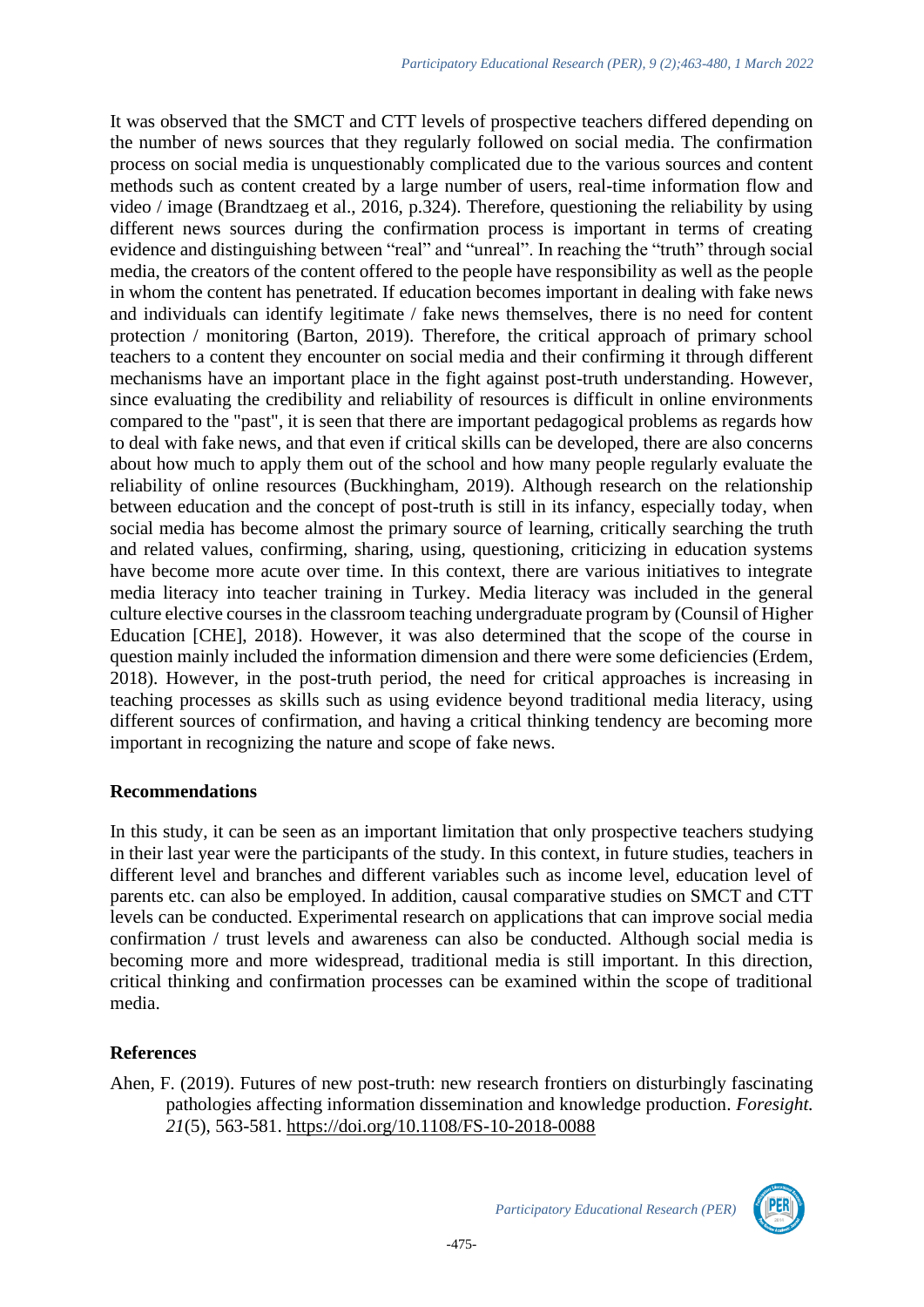- Akar, C. (2017). The predictive level of preservice classroom teachers' multicultural values of critical thinking disposition. *Journal of Ahi Evran University Kırşehir Faculty of Education, 18*(1), 741-762.
- Akbulut, H. (2019). *An investigation of the critical thinking dispositions of pre-service science teachers according to some variables* (Master thesis). Trabzon University Graduate School of Educational Sciences, Trabzon.
- Altıntaş, S. (2019). *Relationship between critical thinking tendencies of social studies teacher candidates and their media literacy levels* (Master thesis). Uludağ University Graduate School of Educational Sciences, Bursa.
- Ateş, Y. (2018). *Investigation of the tendency of social science teacher candidates to critical thinking and their characteristics of social entrepreneurship* (Master thesis). Erzincan University Institute of Social Sciences Turkish and Social Sciences Education, Erzincan.
- Ay, Ş., & Akgöl, H. (2008). Eleştirel düşünme gücü ile cinsiyet, yaş ve sınıf düzeyi [Critical thinking power and gender, age and class level]. *Kuramsal Eğitimbilim Dergisi, 1*(2), 65-75.
- Ball, J. (2017). *Post-truth*. London: Biteback Publishing Limited.
- Barton, C. C. (2019). Critical Literacy in the post-truth media landscape. *Policy Futures in Education, 17*(8), 1024-1036.<https://doi.org/10.1177/1478210319831569>
- Bowell, T. (2017). Response to the editorial 'Education in a post-truth world'. *Educational Philosophy and Theory, 49*(6), 582-585. <https://doi.org/10.1080/00131857.2017.1288805>
- Brandtzaeg, P. B., Lüders, M., Spangenberg, J., Rath-Wiggins, L., & Følstad, A. (2016). Emerging journalistic verification practices concerning social media. *Journalism Practice, 10*(3), 323-342.<https://doi.org/10.1080/17512786.2015.1020331>
- Buckingham, D. (2019). Teaching media in a 'post-truth'age: fake news, media bias and the challenge for media/digital literacy education. *Culture and Education, 31(*2), 213-231. [https://doi.org/10.1080/11356405.2019.1603814.](https://doi.org/10.1080/11356405.2019.1603814)
- Can, Ş., & Kaymakçı, G. (2015). Pre-service teachers' critical thinking tendencies. *Education Sciences, 9*(6), 66-83.<http://dx.doi.org/10.12739/NWSA.2015.10.2.1C0633>
- Cevizci, A.(1999). *Paradigma felsefe sözlüğü [Paradigm philosophy dictionary].* İstanbul: Paradigma.
- Chmielewski, A. (2018). Post-truth and alethic populism. *Public History Weekly, 6*(34). Retrieved from [https://public-history-weekly.degruyter.com/6-2018-34/post-truth-alethic](https://public-history-weekly.degruyter.com/6-2018-34/post-truth-alethic-populism/)[populism/](https://public-history-weekly.degruyter.com/6-2018-34/post-truth-alethic-populism/)
- Cortina, J. M. (1993). What is coefficient alpha? An examination of theory and applications. *Journal of Applied Psychology, 78,* 98–104. [https://doi.org/10.1037/0021-9010.78.1.98.](https://doi.org/10.1037/0021-9010.78.1.98)
- Creswell, J. W. (2012). *Educational research: Planning, conducting, and evaluating quantitative and qualitative research.* Upper Saddle River, NJ: Merrill.
- Çömlekçi, M. F., & Başol, O. (2019). Research on social media news trust and news verification awareness. *Galatasaray University Journal of Communication, 30,* 55-77. <https://doi.org/10.16878/gsuilet.518697>
- D'Ancona, M. (2017). *Post-truth: The new war on truth and how to fight back*. London: Ebury Press.
- Doruk Şahin, Ö. (2018). Hakikat ötesi dönemde doğrulama platformları:Teyit.org örneği [Verification platforms in the post-truth era: Teyit.org sample]. *The Role of Communiciation in a Transforming World International Symposium.* Lefkoşa: Cyprus International University.

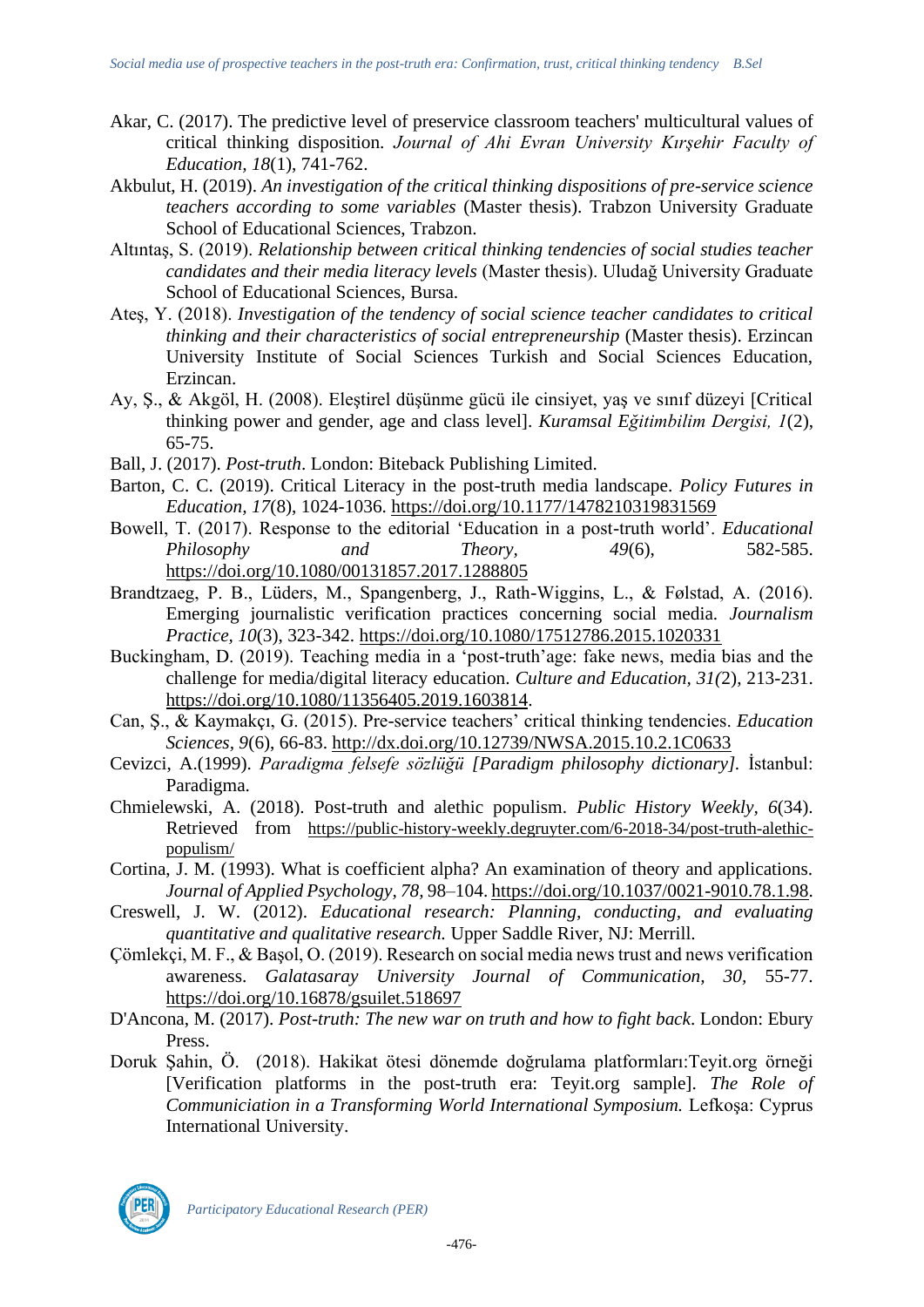- Drezner, Z., Turel, O., & Zerom, D. (2010). A modified Kolmogorov–Smirnov test for normality, *Communications in Statistics—Simulation and Computation®, 39*(4), 693- 704.<https://doi.org/10.1080/03610911003615816>
- Dubois, E., & Blank, G. (2018). The echo chamber is overstated: the moderating effect of political interest and diverse media. *Information, Communication & Society, 21*(5), 729- 745. [https://doi.org/10.1080/1369118X.2018.1428656.](https://doi.org/10.1080/1369118X.2018.1428656)
- Durnacı, Ü. (2019). *Determination and comparison of critical and creative thinking tendencies of primary school teacher candidates* (Master thesis). Giresun University Institute of Social Sciences, Giresun.
- Emir, S. (2012). Eğitim fakültesi öğrencilerinin eleştirel düşünme eğilimleri [Critical thinking dispositions of faculty of education students]. *Journal of Hasan Ali Yücel Faculty of Education, 9*(1), 34-57.
- Erdem, C. (2018, October). Yeni öğretmen yetiştirme lisans programlarının medya okuryazarlığı bağlamında değerlendirilmesi [Evaluation of new teacher training undergraduate programs in the context of media literacy]. *International Congress on Politic, Economic and Social Studies.* Niğde: Niğde Ömer Halisdemir University.
- Gencel, İ. E. & Candan, D. G. (2014). Investigation of critical thinking tendency and reflective thinking levels of teacher candidates. *International Journal of Educational Programs and Instructional Studies, 4*(8), S. 55-68.
- Facione, P., Giancarlo, C., Facione, N., & Gainen, J. (1995). The disposition toward critical thinking. *Journal of General Education, 44*(1), 1–25.
- Facione, PA, (2011). Critical thinking: What it is and why it counts. *Insight Assesment.* 1-30.
- Field, (2009). *Discovering statistics using SPSS.* London: Sage.
- Fraenkel, J. R., Wallen, N. E., & Hyun, H. H. (2011). *How to design and evaluate research in education.* New York: McGraw-Hill.
- Garcia, A., Seglem, R., & Share, J. (2013). Transforming teaching and learning through critical media literacy pedagogy. *Learning landscapes, 6*(2), 109-124. [https://doi.org/10.36510/learnland.v6i2.608.](https://doi.org/10.36510/learnland.v6i2.608)
- Genceli, M. (2007). Kolmogorov-smirnov, lilliefors and shaphiro-wilk tests for normality. *Sigma Journal of Engineering and Natural Sciences, 25*(4), 306-328.
- Gilchrist, A. D. (2018). Post-truth: an outline review of the issues and what is being done to combat it. *Ibersid, 12*(2), 13-24.
- Ghasemi, A., & Zahediasl, S. (2012). Normality tests for statistical analysis: A guide for nonstatisticians. *International Journal of Endocrinology and Metabolism, 10*(2), 486-489. <https://doi.org/10.5812/ijem.3505>
- Gök, B., & Erdoğan, T. (2011). The investigation of the creative thinking levels and the critical thinking disposition of pre-service elementary teachers. *Ankara University Journal of Educational Sciences, 44*(2), 29–51. [https://doi.org/10.1501/Egifak\\_0000001223.](https://doi.org/10.1501/Egifak_0000001223)
- Gökkuş, İ., & Delican, B. (2016). Pre-service classroom teachers' critical thinking tendencies and attitudes towards reading habit. *Cumhuriyet International Journal of Education, 5*(1), 10-28.<https://doi.org/10.30703/cije.321381>
- Graves, L., & Cherubini, F. (2016). *The rise of fact checkig sites in Europe,* Reuters Institute for the Study of Journalism, University of Oxford.
- Hamurcu, H., Günay, Y., & Akamca, G. Ö. (2005). Profiles of critical thinking dispositions of science and class teacher candidates. *Eurasian Journal of Educational Research, 20,* 147-157.
- Hanusz, Z., & Tarasińska, J. (2015). Normalization of the Kolmogorov–Smirnov and Shapiro– Wilk tests of normality. *Biometrical Letters, 52*(2), 85-93. [https://doi.org/10.1515/bile-](https://doi.org/10.1515/bile-2015-0008)[2015-0008.](https://doi.org/10.1515/bile-2015-0008)



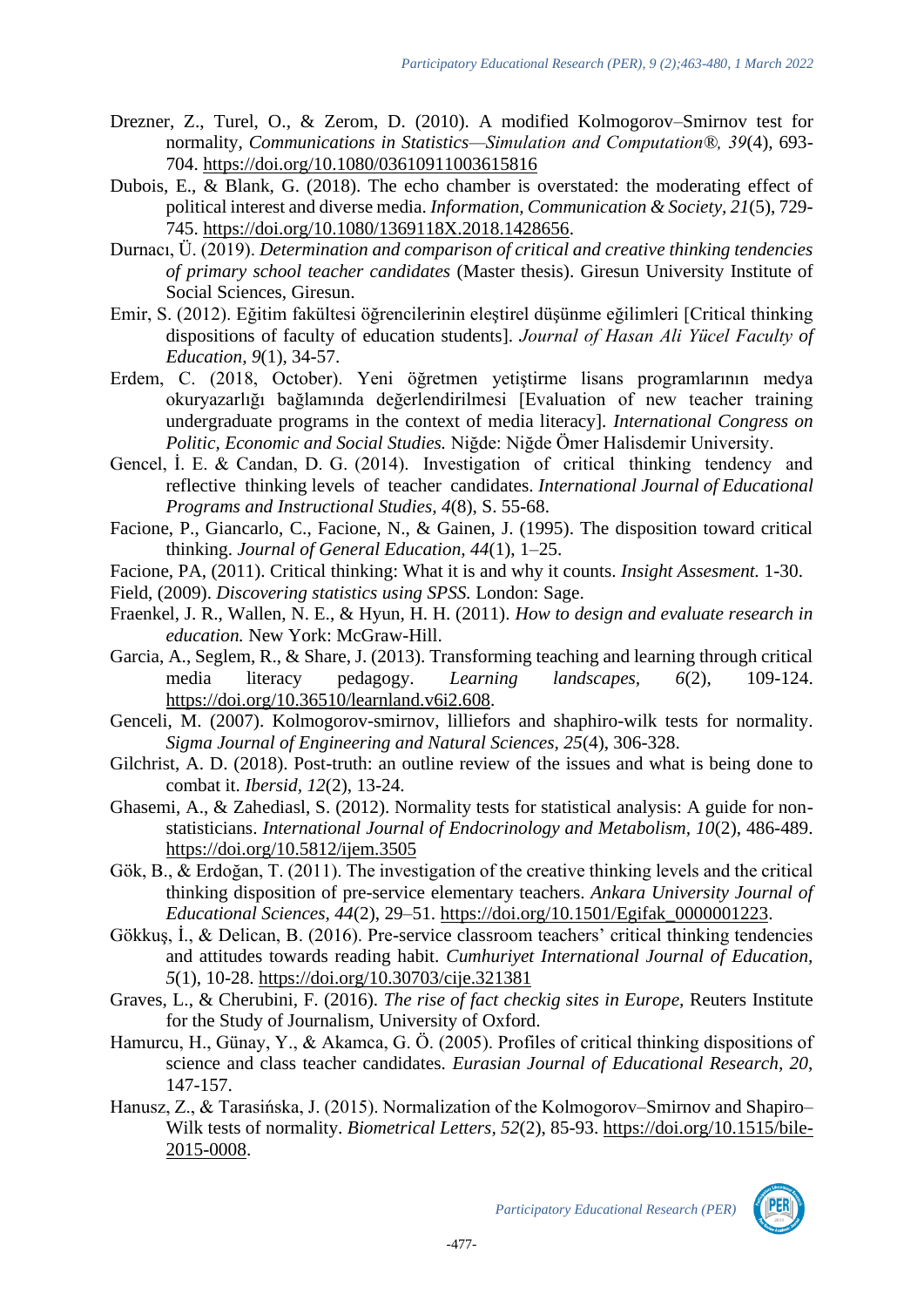- İsi, H. (2015). Philosophical and linguistic review on "gerçek" and "hakikat" words. *The Journal of International Social Research, 8(*41), 181-196.
- Karadağ, G. H., & Ayten, A. (2020). A comparative study of verification/fact-checking organizatons in Turkey: dogrulukpayi.com and teyit.org. *Motif Academy Journal of Folklore, 13*(29), 483-501. [https://doi.org/10.12981/mahder.673262.](https://doi.org/10.12981/mahder.673262)
- Karagöz, K. (2018). Post truth çağında yayıncılığın geleceği [The Future of Media in Post-Truth Age]. *TRT Academy, 3*(6), 678-708.
- Karalı, Y. (2012). *Critical thinking disposition of students of college of education (The model of İnönü University)* (Master thesis). İnönü University Institute of Educational Sciences, Malatya.
- Karaman, M. K. (2016). Öğretmen adaylarının medya okuryazarlık düzeyleri ve eleştirel düşünme eğilimleri üzerine bir araştırma [A study on preservice teachers' level of media literacy and critical thinking dispositions]. *Gümüşhane University Faculty of Communication Electronic Journal, 4*(1), 326-350. [https://doi.org/10.19145/guifd.90435.](https://doi.org/10.19145/guifd.90435)
- Kartal, T. (2012). Exploring of dispositions toward critical thinking in pre-service elementary science teachers. *Journal of Kirsehir Education Faculty, 13*(2), 279-297.
- Kavaklı, N. (2019). Dealing with fake news and internet fact-checking platforms. Journal of<br> *Ercives* Communication. 663-682. *Ercives Communication,* 6(1), <https://doi.org/10.17680/erciyesiletisim.453398>
- Kellner, D., & Share, J. (2007). Critical media literacy is not an option. *Learning Inquiry, 1,* 59–69. <https://doi.org/10.1007/s11519-007-0004-2>
- Kellner, D., & Share, J. (2007). Critical media literacy, democracy, and the reconstruction of education. In D. Macedo & S. R. Steinberg (Eds.), Media literacy: A reader (pp. 3–23). New York, NY: Peter Lang Publishing.
- Keyes, R. (2004). *The post-truth era: Dishonesty and deception in contemporary life.* UK: Macmillan.
- Kline, P. (1999). *The handbook of psychological testing.* London: Routledge.
- Koçak, B., Kurtlu, Y., Ulaş, H., & Epçaçan, C. (2015). Sınıf öğretmeni adaylarının eleştirel düşünme düzeyleri ve okumaya yönelik tutumları arasındaki ilişki [Examining of the elementary class teachers' critical thinking levels and their attitudes towards reading]. *Ekev Academy Journal, 61*(61), 211-228.
- Korkmaz, Ö. (2009). The influence of education faculties on students' critical thinking level and disposition. *The Journal of Turkish Educational Sciences, 7*(4), 879-902.
- McIntyre, L. (2018). *Post-truth.* Cambridge, MA: MIT Press.
- MEB (2018). Sosyal bilgiler öğretim programı [Social studies curriculum]. Retrieved from [http://mufredat.meb.gov.tr/Dosyalar/201812103847686-](http://mufredat.meb.gov.tr/Dosyalar/201812103847686-SOSYAL%20B%C4%B0LG%C4%B0LER%20%C3%96%C4%9ERET%C4%B0M%20PROGRAMI%20.pdf) [SOSYAL%20B%C4%B0LG%C4%B0LER%20%C3%96%C4%9ERET%C4%B0M](http://mufredat.meb.gov.tr/Dosyalar/201812103847686-SOSYAL%20B%C4%B0LG%C4%B0LER%20%C3%96%C4%9ERET%C4%B0M%20PROGRAMI%20.pdf) [%20PROGRAMI%20.pdf.](http://mufredat.meb.gov.tr/Dosyalar/201812103847686-SOSYAL%20B%C4%B0LG%C4%B0LER%20%C3%96%C4%9ERET%C4%B0M%20PROGRAMI%20.pdf)
- Murphy, K. P., Rowe, M. L., Ramani, G., & Silverman, R. (2014). Promoting critical-analytic thinking in children and adolescents at home and in school. *Educational Psychological Review, 26,* 561‑578. [https://doi.org/10.1007/s10648-014-9281-3.](https://doi.org/10.1007/s10648-014-9281-3)
- Nagle, J. (2018). Twitter, cyber-violence, and the need for a critical social media literacy in teacher education: A review of the literature. *Teaching and Teacher Education, 76,* 86- 94. [https://doi.org/10.1016/j.tate.2018.08.014.](https://doi.org/10.1016/j.tate.2018.08.014)
- Nunnally, J. C. (1978). *Psychometric testing.* New York: McGraw-Hill.
- Oxford Dictionaries (2021). Definition of post-truth. Retrieved from https://www.oxfordlearnersdictionaries.com/definition/english/posttruth?q=post+truth

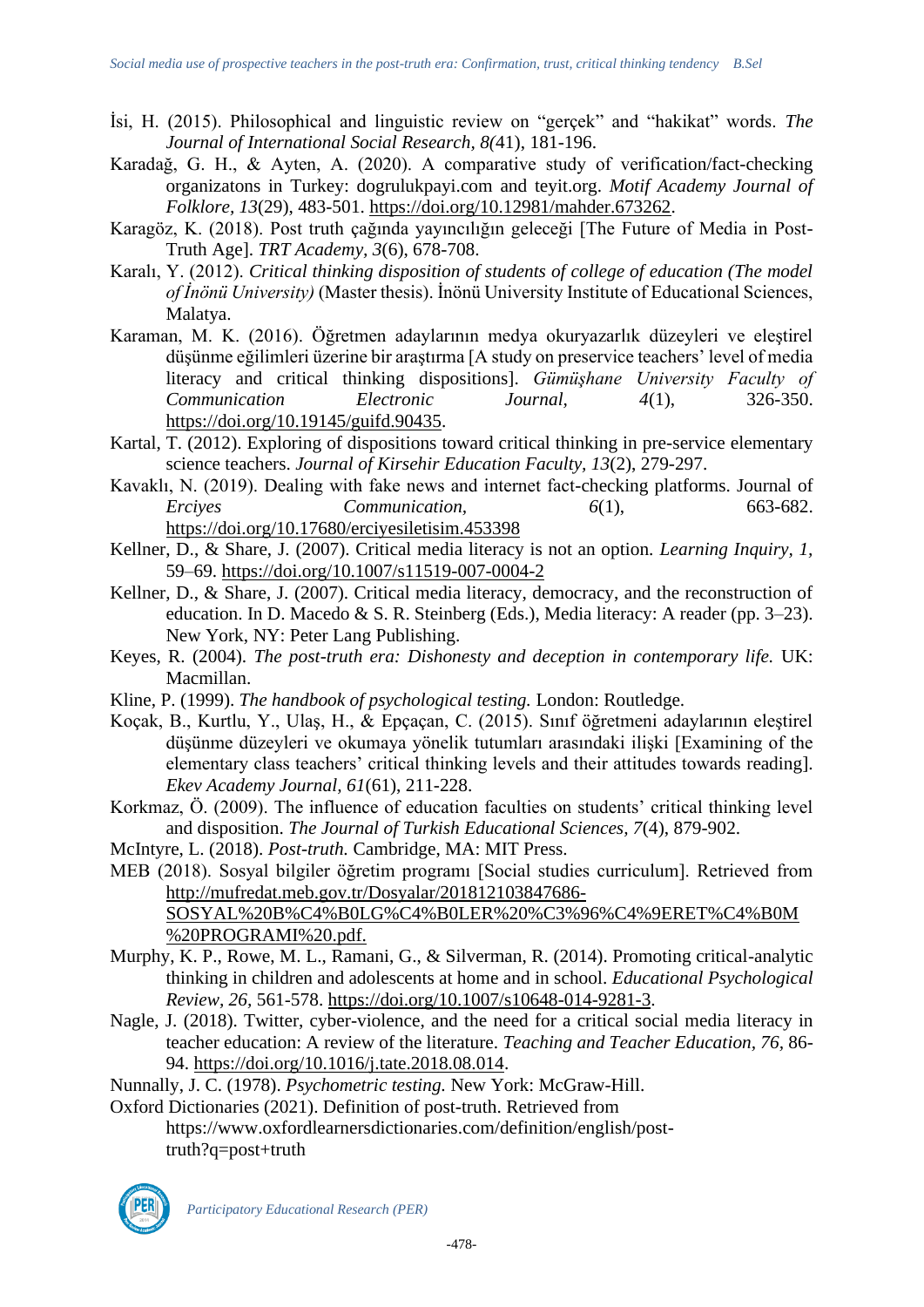- Özturk, N., & Ulusoy, H. (2008). Baccalaureate and masters' degree nursing students' levels of critical thinking and factors influencing critical thinking. *Journal of Maltepe University Nursing Science and Art, 1*(1), 15-25.
- Öztürk, E. (2020). Investigation of entrepreneurship characteristics and critical thinking dispositions of prospective science teachers (Master thesis). Gazi University Graduate School of Educational Sciences, Ankara.
- Pangrazio, L. (2018). What's new about fake news?: Critical digital literacies in an era of fake news, post-truth and clickbait. *Páginas de Educación, 11*(1), 6-22. [https://doi.org/10.22235/pe.v11i1.1551.](https://doi.org/10.22235/pe.v11i1.1551)
- Polat, M. & Kontaş. H. (2018). Examining primary school teachers' critical thinking disposition. *Elektronic Journal of Social Sciences, 17*(65), 142-159. <https://doi.org/10.17755/esosder.310731>
- Robertson, L., & Hughes, J. M. (2011). Investigating preservice teachers' understandings of critical media literacy. *Language and Literacy, 13*(2), 37-53. <https://doi.org/10.20360/G22S35>
- Rochlin, N. (2017). Fake news: Belief in post-truth. *Library Hi Tech, 35*(3), 386–392. <https://doi.org/10.1108/LHT-03-2017-0062>
- RTÜK, (2016). Türkiye'de medya okuryazarlığı [Media literacy in Turkey]. Retrieved from [https://www.medyaokuryazarligi.gov.tr/menu\\_goster.php?Guid=E56CE034-6CEB-41AE-](https://www.medyaokuryazarligi.gov.tr/menu_goster.php?Guid=E56CE034-6CEB-41AE-A12C-B618EBEA461B&MenuId=2)[A12C-B618EBEA461B&MenuId=2](https://www.medyaokuryazarligi.gov.tr/menu_goster.php?Guid=E56CE034-6CEB-41AE-A12C-B618EBEA461B&MenuId=2).
- Rudd, R., Baker, M., & Hoover, T. (2000). Undergraduate agriculture student learning styles and critical thinking abilities: Is there a relationship? *Journal of Agricultural Education, 41*(3), 2-12.
- Sabancı, Y.S. (2018). Social Media Literacy: Facebook and Instagram Example. (Master thesis). Marmara University Institute of Social Sciences, İstanbul.
- Shapiro, S. S., & Wilk, M. B. (1965). An analysis of variance test for normality (Complete samples). *Biometrika, 52(3/4),* 591-611.<https://doi.org/10.2307/2333709>
- Share, J., Mamikonyan, T., & Lopez, E. (2019). *Critical media literacy in teacher education, theory, and practice. In Oxford Research Encyclopedia of Education*. New York, NY: Oxford University Press.
- Soğukpınar, İ. (2017). *Music teachers in the examination of critical thinking* skills (Master thesis). Cumhuriyet University Institute of Educational Sciences, Sivas.
- Streiner, D. L. (2003). Starting at the beginning: an introduction to coefficient alpha and internal consistency. *Journal of Personality Assessment, 80*(1), 99-103. [https://doi.org/10.1207/S15327752JPA8001\\_18.](https://doi.org/10.1207/S15327752JPA8001_18)
- Stupnisky, R. H., Renaud, R. D., Daniels, L. M., Haynes, T. L., & Perry, R. P. (2008). The interrelation of first-year college students' critical thinking disposition, perceived academic control, and academic achievement. *Research in Higher Education, 49*(6), 513-530. DOI 10.1007/s11162-008-9093-8
- Sung, M. H., & Eum, O. B. (2009). Relationships between critical thinking disposition, professional nursing competence and job satisfaction in clinical nurses. *Journal of Korean Academy of Nursing Administration, 15*(1), 26-36.
- Şenyiğit, Ç. (2016). *The examination of classroom teacher candidates' critical thinking positions and attitudes towards reading habit according to various variables* (Master thesis). Dokuz Eylül University Institute of Educational Sciences, İzmir.
- Şimşek, V. (2018). Post-truth and new medıa: a study on socıal medıa grups. *Global Media Journal TR Edition, 8*(16), 1-14.
- Tesich, S. (1992). A government of lies. *Nation, 254*(1), 12-14.
- Torres, R., Gerhart, N., & Negahban, A. (2018, January). *Combating fake news: An investigation of information verification behaviors on social networking sites*. [Paper